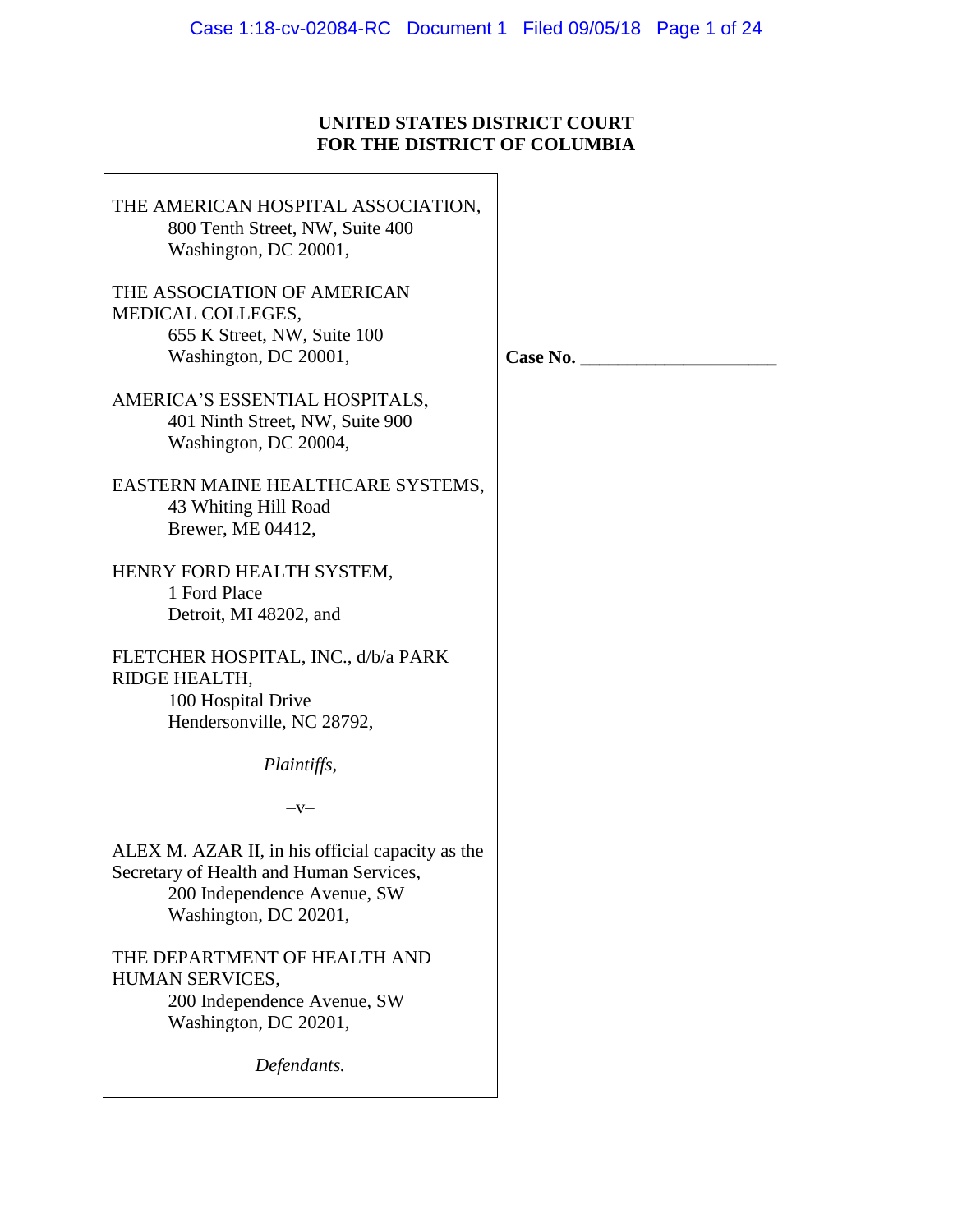# **COMPLAINT**

The American Hospital Association, the Association of American Medical Colleges, America's Essential Hospitals, Eastern Maine Healthcare Systems, Henry Ford Health System, and Fletcher Hospital, Inc. d/b/a Park Ridge Health bring this action against Defendants Department of Health and Human Services ("HHS") and Alex M. Azar II, in his official capacity as the Secretary of HHS, and allege the following:

# **NATURE OF ACTION**

1. Plaintiffs bring this action under the Social Security Act and the Administrative Procedure Act ("APA") to challenge certain provisions of a final rule issued on November 1, 2017, by the Centers for Medicare and Medicaid Services ("CMS"), an agency within HHS. *See*  82 Fed. Reg. 52,356, 52,493-52,511, 52,622-52,625 (Nov. 13, 2017). The rule concerns the Hospital Outpatient Prospective Payment System ("OPPS") and Ambulatory Surgical Center Payment Systems and Quality Reporting Programs for Calendar Year 2018. The portions of the rule being challenged in this case reduced by nearly 30% Medicare reimbursements to certain public and not-for-profit hospitals and clinics for prescription drugs purchased by those institutions on a discounted basis under section 340B of the Public Health Service Act (the "340B Program"). These challenged portions of the rule will hereafter be referred to as the "340B Provisions of the OPPS Rule" or "the OPPS Rule." The 340B Provisions of the OPPS Rule took effect on January 1, 2018.

2. Congress enacted the 340B Program in 1992 and through that Program lowered the cost of drugs purchased by certain public and not-for-profit hospitals and federally funded clinics serving large numbers of low-income patients. By lowering hospitals' purchase costs for patient drugs, Congress enabled these hospitals to "stretch scarce Federal resources as far as possible, reaching more eligible patients and providing more comprehensive services." H.R.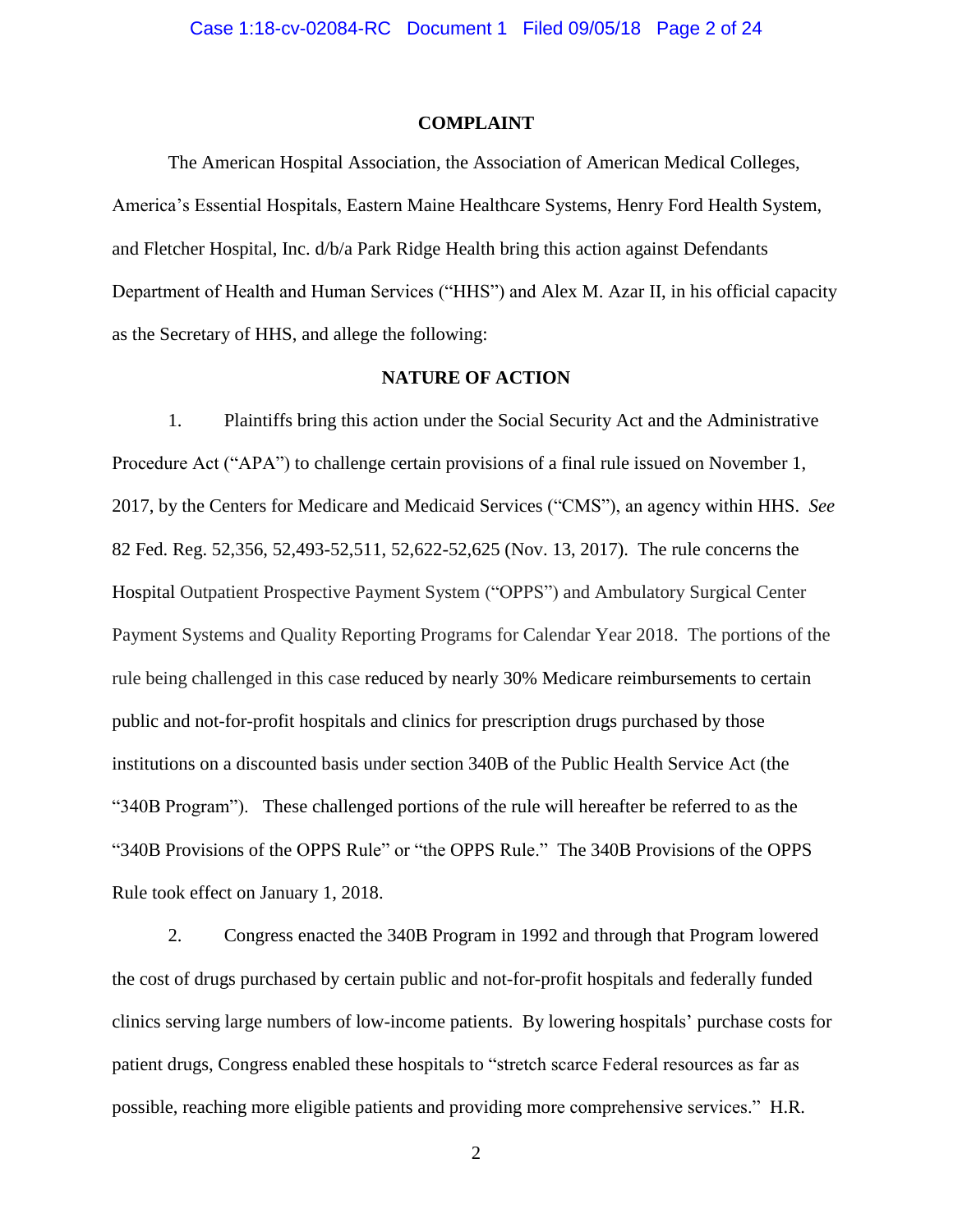## Case 1:18-cv-02084-RC Document 1 Filed 09/05/18 Page 3 of 24

REP. No. 102–384(II), at 12 (1992). *See also* 82 Fed. Reg. at 52,493 & n.18 (quoting House report and noting that "[t]he statutory intent of the 340B Program is to maximize scarce Federal resources as much as possible, reaching more eligible patients"). The 340B Provisions of the new OPPS Rule specially target the Medicare portion of this benefit of the Program for 340B hospitals that serve the poor. The new OPPS Rule eliminates nearly all of the differential between national Medicare reimbursement rates and the discounted purchase costs mandated for 340B hospitals, costing those hospitals an estimated (by CMS) \$1.6 billion, in violation of both the Secretary's statutory authority under the Social Security Act to reimburse hospitals for outpatient drugs and the purpose and design of the Public Health Service Act provisions establishing the 340B program.

3. Plaintiffs American Hospital Association, Association of American Medical Colleges, and America's Essential Hospitals (the "Association Plaintiffs") are hospital associations whose members, including Plaintiffs Eastern Maine Healthcare Systems, Park Ridge Health, and Henry Ford Health System (the "Hospital Plaintiffs"), have used the 340B Program to provide critical healthcare services to their communities, including to underserved patient populations in those communities. Those hospitals and their poor and underserved patient populations have suffered, and will continue to suffer, harm from the negation of the costreimbursement differential through the 340B Provisions of the OPPS Rule. Plaintiffs are entitled to declaratory and injunctive relief, including a preliminary injunction setting aside the 340B Provisions of the OPPS Rule pending resolution of this action.

#### **PARTIES**

4. Plaintiff American Hospital Association ("AHA") is a national not-for-profit organization headquartered in Washington, D.C. AHA represents and serves nearly 5,000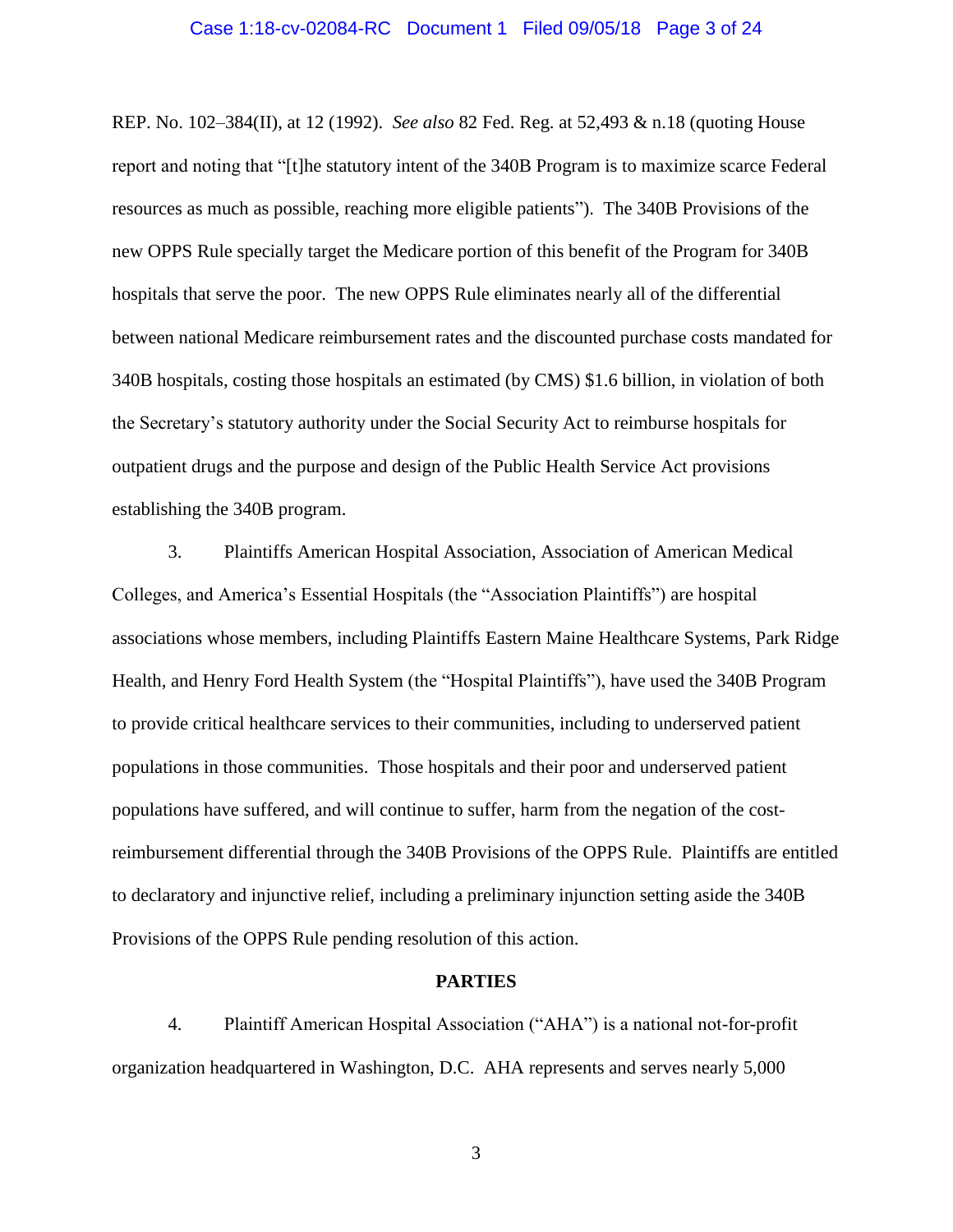# Case 1:18-cv-02084-RC Document 1 Filed 09/05/18 Page 4 of 24

hospitals, health care systems, and networks, plus 43,000 individual members (largely hospital professional staff). AHA's mission is to advance the health of individuals and communities by leading, representing, and serving the hospitals, health systems, and other related organizations that are accountable to their communities and committed to health improvement. AHA provides extensive education for health care leaders and is a source of valuable information and data on health care issues and trends. It also ensures that members' perspectives and needs are heard and addressed in national health policy development, legislative and regulatory debates, and judicial matters.

5. Many of AHA's member hospitals participate in the 340B Program and rely heavily on the price differential created by Congress through that Program to generate resources that are used to provide critical health care programs for the vulnerable populations they serve. These AHA members have been significantly harmed by the elimination of this differential from Medicare payments in the OPPS Rule and will continue to be significantly harmed if the OPPS Rule remains in effect.

6. Plaintiff Association of American Medical Colleges ("AAMC") is a national notfor-profit association headquartered in Washington, D.C. AAMC is dedicated to transforming health care through innovative medical education, cutting-edge patient care, and groundbreaking medical research. Its membership consists of all 151 accredited U.S. and 17 accredited Canadian medical schools, nearly 400 major teaching hospitals and health systems, and more than 80 academic societies. Through these institutions and organizations, AAMC serves the leaders of America's medical schools and teaching hospitals and their more than 173,000 full-time faculty members, 89,000 medical students, 129,000 resident physicians, and more than 60,000 graduate students and postdoctoral researchers in the biomedical sciences.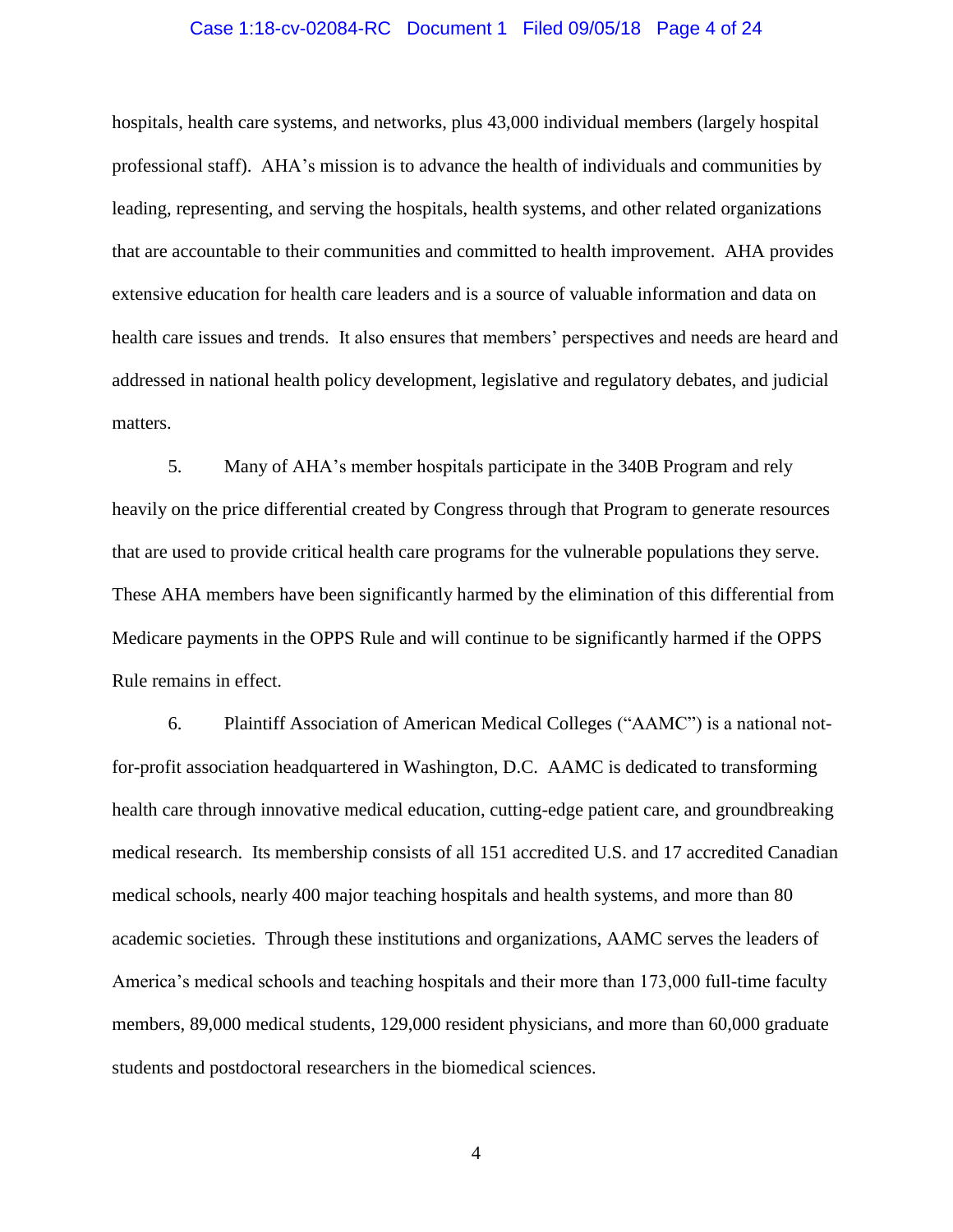# Case 1:18-cv-02084-RC Document 1 Filed 09/05/18 Page 5 of 24

7. Many of AAMC's member teaching hospitals participate in the 340B Program and rely heavily on the price differential created by Congress through that Program to generate resources that are used to provide critical health care programs for their communities, including vulnerable populations in those communities. These AAMC members have been significantly harmed by the elimination of this differential from Medicare payments in the OPPS Rule and will continue to be significantly harmed if the OPPS Rule remains in effect.

8. Plaintiff America's Essential Hospitals ("AEH") is a national not-for-profit association headquartered in Washington, D.C. AEH is a champion for hospitals and health systems dedicated to high-quality care for all, including the most vulnerable. Since 1981, AEH has initiated, advanced, and preserved programs and policies that help these hospitals ensure access to care. Its 325 hospital members are vital to their communities, providing primary care through trauma care, disaster response, health professional training, research, public health programs, and other services.

9. Almost all of AEH's member hospitals participate in the 340B Program and rely heavily on the price differential created by Congress through that Program to generate resources that are used to provide critical health care programs for the communities they serve, including vulnerable populations within those communities. These AEH members have been significantly harmed by the elimination of this differential from Medicare payments in the OPPS Rule and will continue to be significantly harmed if the OPPS Rule remains in effect.

10. Plaintiff Eastern Maine Healthcare Systems ("EMHS") is an integrated health care system headquartered in Brewer, Maine, near Bangor, Maine, and is a member of the Plaintiff AHA. EMHS provides services throughout virtually the entire State of Maine – including both the urban populations in south and central Maine and the rural populations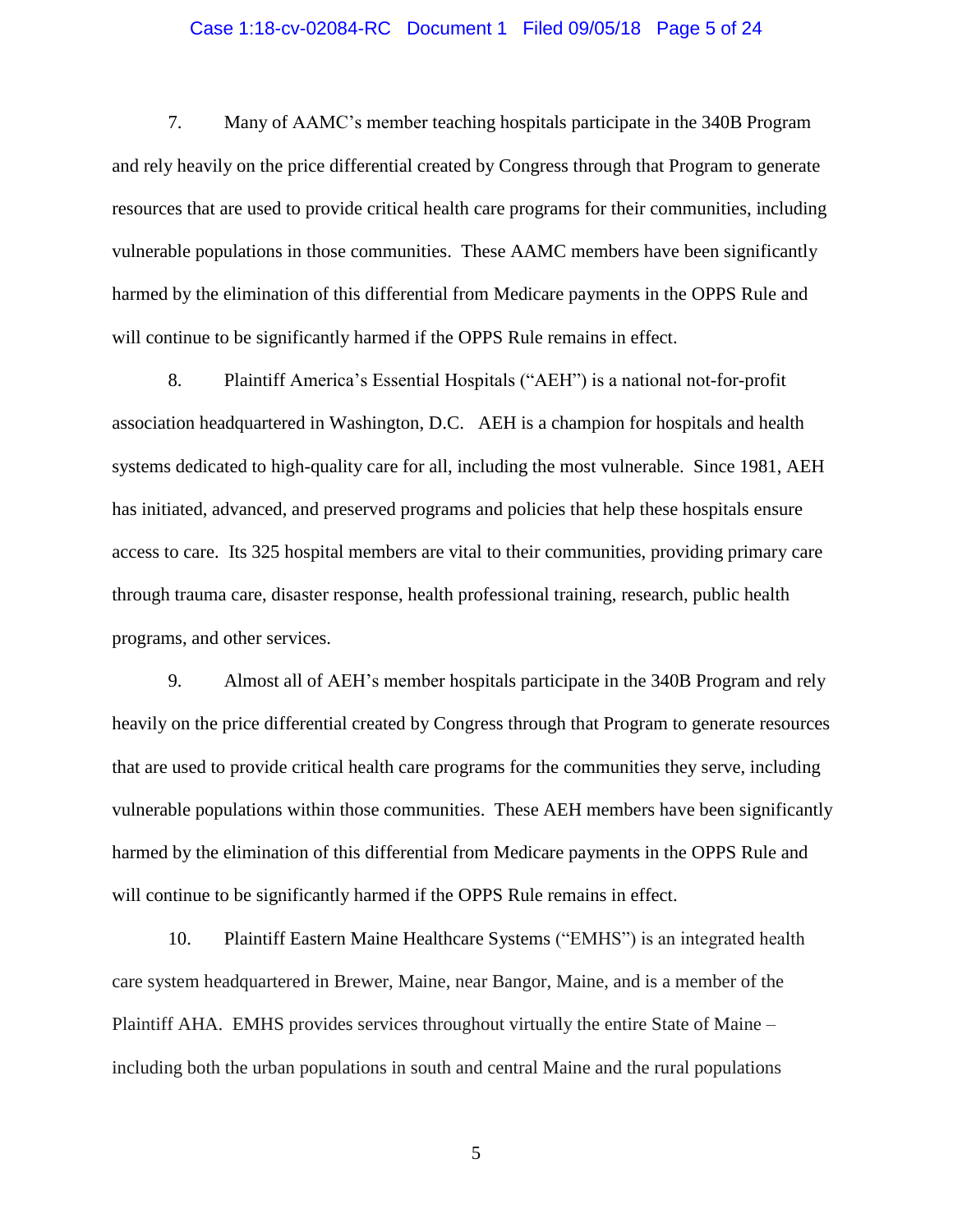## Case 1:18-cv-02084-RC Document 1 Filed 09/05/18 Page 6 of 24

residing in Maine's economically challenged northern and eastern regions. EMHS-affiliated entities employ over 700 physicians providing access to care for the 93% of Maine's population living in EMHS service areas.

11. Maine has the oldest population of any state and the largest percentage of Medicare eligible citizens in the nation. A large percentage of EMHS's services is provided to elderly and disadvantaged populations.

12. The 340B Provisions of the OPPS Rule severely threaten EMHS's ability to provide critical healthcare programs to its communities, including the underserved populations in those communities, by depriving it of millions of dollars of savings previously generated from the differential between Medicare reimbursements and 340B discounts.

13. Plaintiff Henry Ford Health System ("Henry Ford") is a not-for-profit integrated health care delivery system headquartered in Detroit, Michigan. Henry Ford serves the metropolitan Detroit and Jackson areas of Michigan. The system has 30,000 employees, 26 medical centers, six acute care hospitals with a total of 2,405 inpatient beds, including its flagship hospital—Henry Ford Hospital ("HFH")—a large academic safety net hospital located within the city of Detroit, and Henry Ford Allegiance, ("HF Allegiance") located in the city of Jackson. HFH is a member of Plaintiffs AHA, AAMC, and AEH. HF Allegiance is a member of Plaintiff AHA.

14. Located in Detroit's Midtown, HFH has served the Detroit community—which has the highest rate of concentrated poverty among the top 25 metro areas in the United States for over 100 years. HFH is an 877-bed tertiary care hospital, education and research center, which provides comprehensive and advanced inpatient and outpatient care. HFH is also a Level 1 trauma center and one of the largest U.S. teaching hospitals.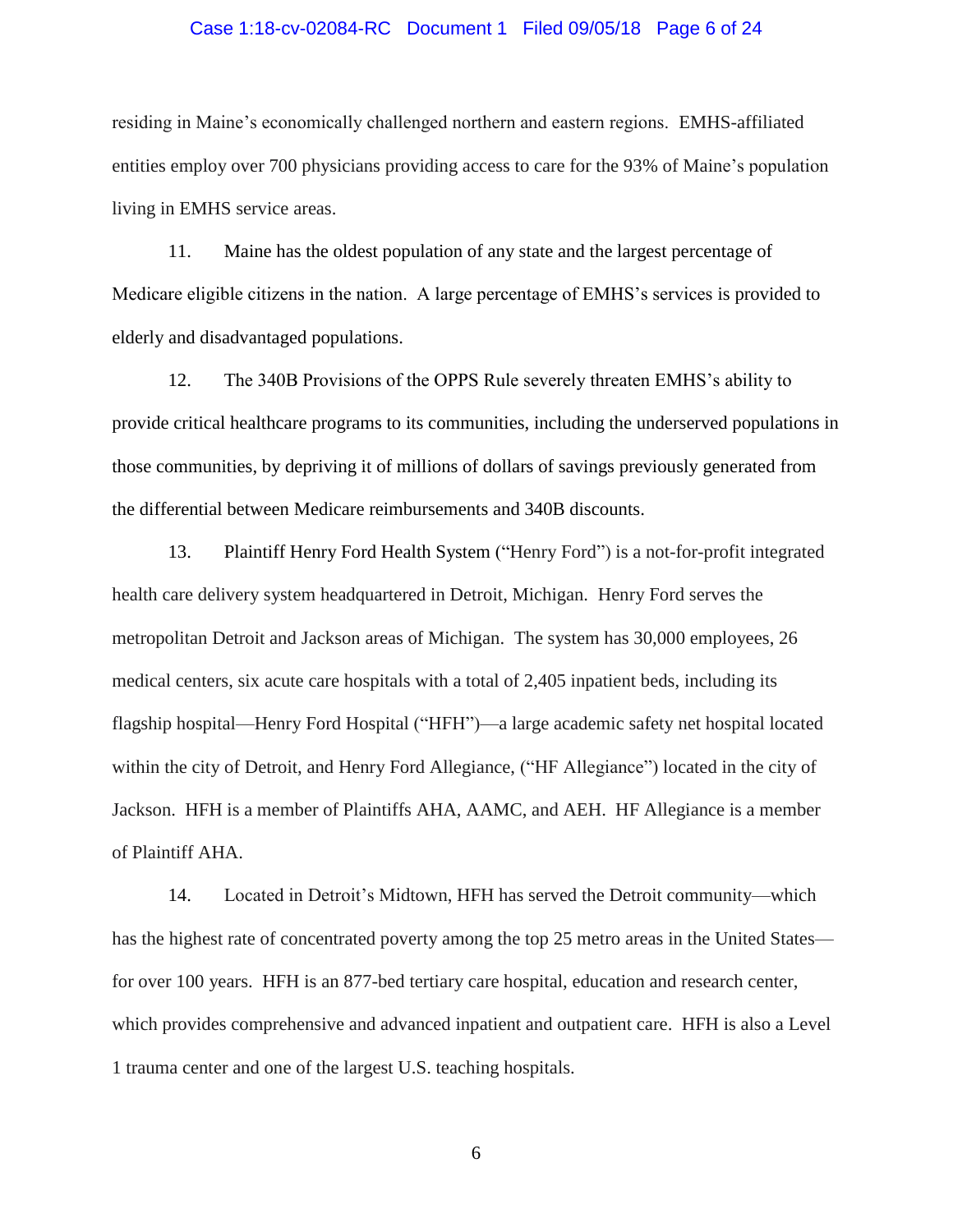# Case 1:18-cv-02084-RC Document 1 Filed 09/05/18 Page 7 of 24

15. Located in Jackson, HF Allegiance is a 475-bed healthcare organization that has served as the sole health system for the south central Michigan community since 1918. With more than 400 physicians, HF Allegiance's network of 40 facilities complements traditional acute care with mission-based services to address the health needs of its economicallychallenged, underserved community. Jackson has a median income of \$28,000 and a 36% poverty rate.

16. By depriving Henry Ford of millions of dollars previously generated by the differential between Medicare reimbursements and 340B discounts, the 340B Provisions of the OPPS Rule severely threaten the ability of Henry Ford, including HFH and HF Allegiance, to provide critical healthcare programs to their communities, including the underserved populations in those communities.

17. Plaintiff Park Ridge Health ("Park Ridge") is a not-for-profit health care system headquartered in Hendersonville, North Carolina, south of Asheville, North Carolina, and is a member of the Plaintiff AHA. Park Ridge employs 119 doctors, nurses and other healthcare professionals who practice at 30 locations across Henderson, Buncombe, and Haywood Counties. Park Ridge is part of Adventist Health System ("AHS"), a network of approximately 45 Seventh-day Adventist-affiliated hospitals, as well as skilled nursing facilities, physician offices, home health agencies, hospice providers, and urgent care facilities in nine states.

18. The communities Park Ridge serves contain a large percentage of elderly and retired persons, including a large number of Medicare beneficiaries. In fiscal year 2016, Medicare was responsible for approximately 52% of Park Ridge's gross revenues. The 340B Provisions of the OPPS Rule severely threaten Park Ridge's ability to provide critical healthcare programs to its communities, including the underserved populations in those communities, by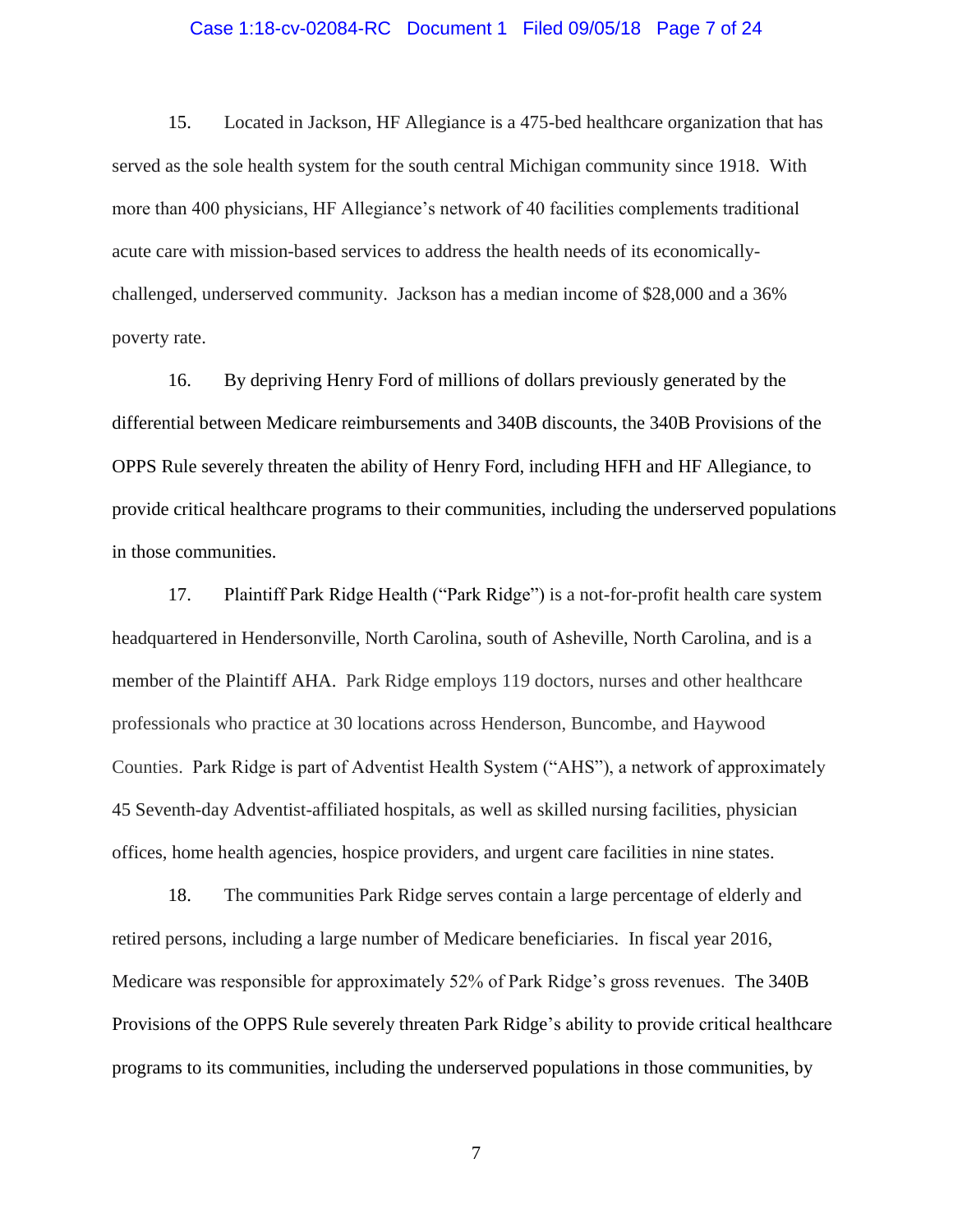### Case 1:18-cv-02084-RC Document 1 Filed 09/05/18 Page 8 of 24

depriving it of millions of dollars of savings previously generated from the differential between Medicare reimbursements and 340B discounts.

19. Defendant HHS is a cabinet-level department of the United States government headquartered at 200 Independence Avenue, SW, Washington, D.C. 20201. CMS, which issued the 340B Provisions of the OPPS Rule, is an agency within HHS.

20. Defendant Alex M. Azar II ("the Secretary") is the Secretary of Health and Human Services") and maintains offices at 200 Independence Avenue, SW, Washington, D.C. 20201. In that capacity, he is responsible for the conduct and policies of HHS, including the conduct and policies of CMS. Secretary Azar is sued in his official capacity.

# **JURISDICTION AND VENUE**

21. This action arises under Title XVIII of the Social Security Act, 42 U.S.C. § 1395 *et seq*., section 340B of the Public Health Services Act, 42 U.S.C. § 256b, and the Administrative Procedure Act, 5 U.S.C. § 701–06.

22. This Court has subject matter jurisdiction over this action under 42 U.S.C. § 405 and 28 U.S.C. § 1331.

23. This judicial district is an appropriate venue pursuant to 28 U.S.C. § 1391(e), 42 U.S.C. § 405(g), and 42 U.S.C. § 1395ff(b)(2)(C)(iii).

# **STATUTORY AND REGULATORY BACKGROUND**

#### **A. The 340B Program**

24. Congress established the 340B Program in 1992 as part of the Public Health Service Act. The 340B Program provides certain hospitals serving a disproportionate share of low-income individuals and federally-funded clinics (called "covered entities" in the statute) with outpatient prescription drug discounts comparable to those that Congress had made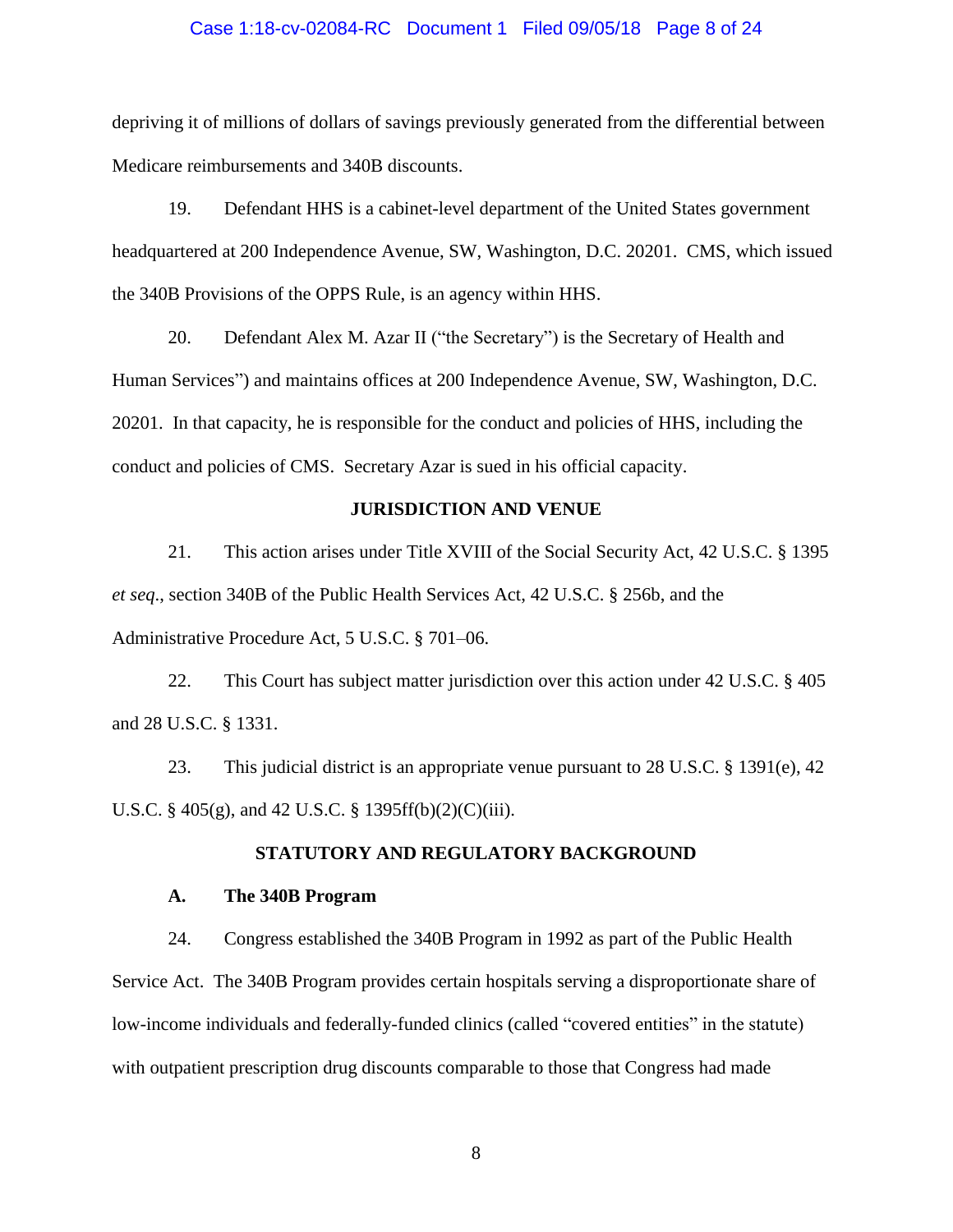## Case 1:18-cv-02084-RC Document 1 Filed 09/05/18 Page 9 of 24

available to state Medicaid agencies in 1990. Under the 340B Program, private prescription drug manufacturers, as a condition of having their outpatient drugs be reimbursable through state Medicaid programs, are required to offer covered entities discounts calculated pursuant to a statutory formula. 42 U.S.C. § 256b(a)(1). As the Health Resources & Services Administration ("HRSA"), the agency within HHS responsible for administering the 340B Program, has recognized, the purpose of the Program is to enable eligible public and not-for-profit hospitals and other covered institutions to use their scarce resources to reach more patients, and to provide more comprehensive services.

25. Since the 340B Program was first implemented, covered entities have retained all savings generated through the program and have used those savings to provide additional critical healthcare services for their communities, including underserved populations within those communities − for example, by increasing service locations, developing patient education programs, and providing translation and transportation services.

26. Recognizing the value of the 340B Program, Congress has increased the categories of eligible "covered entities." In 1992, when Congress first created the Program, "covered entities" included federally-funded health centers and clinics providing services such as family planning, AIDS intervention, and hemophilia treatment, as well as public and certain notfor-profit hospitals serving a large proportion of low-income populations. *See* 42 U.S.C. §§ 256b(a)(4)(A)-(E), (G), (L). In 2010, as a part of the Affordable Care Act, Congress expanded "covered entities" to include certain children's hospitals, free-standing cancer hospitals, critical access hospitals, and sole community hospitals. *See* 42 U.S.C.  $§ 256b(a)(4)(M)-(O).$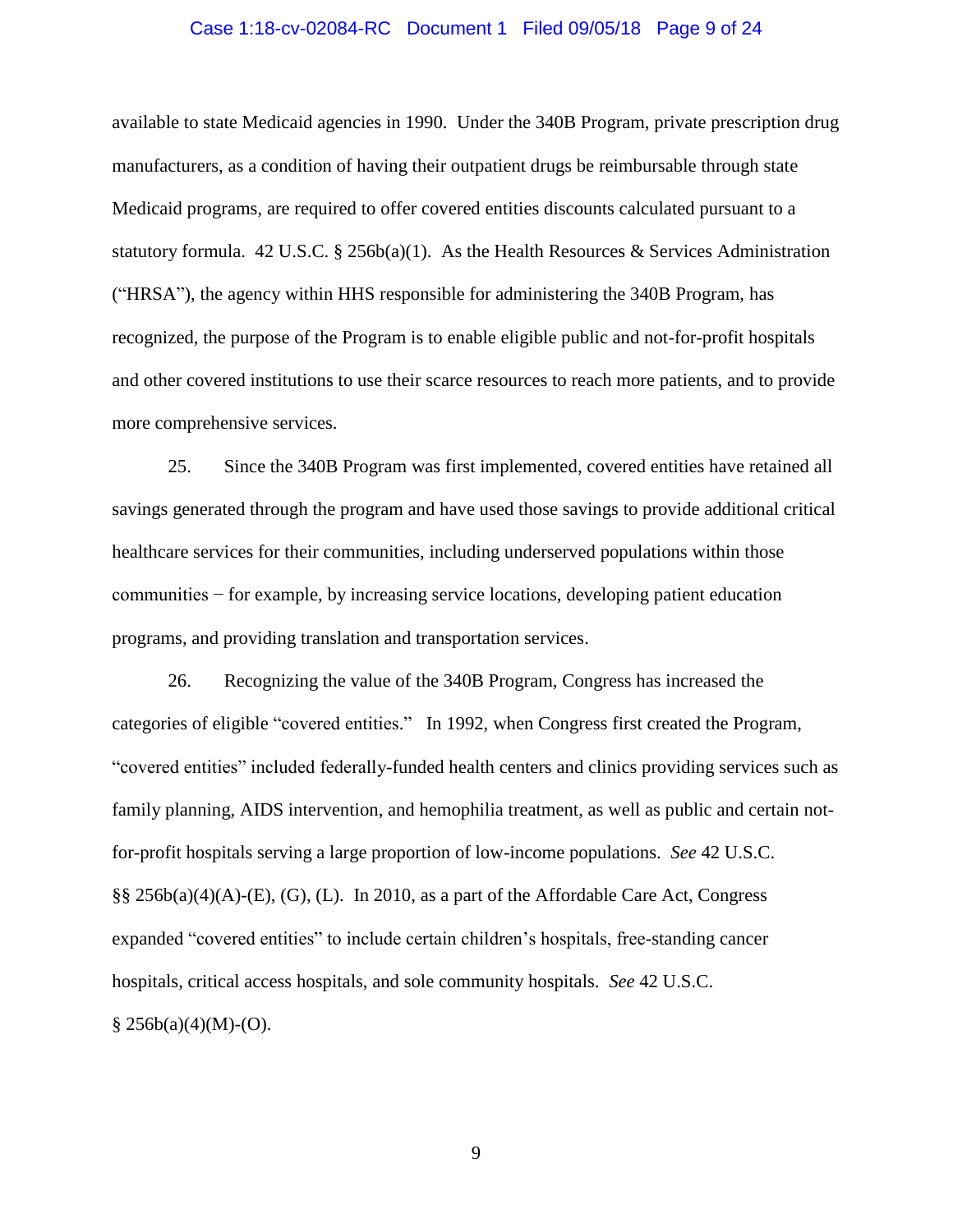# Case 1:18-cv-02084-RC Document 1 Filed 09/05/18 Page 10 of 24

27. Each of the Hospital Plaintiffs and many other members of the Association Plaintiffs are "covered entities" under the 340B Program and are paid under the OPPS system.

# **B. Medicare OPPS Reimbursement**

28. In 1997, Congress acted to control Medicare expenditures for outpatient services and directed CMS to develop a hospital Outpatient Prospective Payment System ("OPPS") for Medicare to pay for services offered by hospitals' outpatient departments, for example rehabilitation services. *See* 42 U.S.C. § 1395*l*. CMS updates the OPPS payment rates annually.

29. Beginning in 2004, Congress required CMS to set reimbursement rates for separately payable drugs, *i.e.*, covered outpatient drugs that are not bundled into the price of an outpatient service. These drugs include outpatient drugs covered under the 340B program.

30. A provision of the statute provides CMS with two choices in setting Medicare reimbursement rates for separately payable drugs in 2006 and subsequent years. Under Subclause I of that statutory provision, CMS must set rates based on the acquisition costs of these drugs, if specified statistically sound survey data on acquisition cost are available for each drug. 42 U.S.C. § 1395*l*(t)(14)(A)(iii)(I). Under Subclause II, if the specified acquisition cost data are not available, CMS is required to reimburse based on average sales price ("ASP")—a defined quantity under a different statutory provision—plus 6%. 42 U.S.C.

§ 1395*l*(t)(14)(A)(iii)(II).

31. In 2012, after concluding that it could not obtain the acquisition cost required in order to reimburse under Subclause I based on acquisition cost, CMS adopted the reimbursement method under Subclause II - the statutory default rate of ASP plus 6% - for all separately payable drugs. CMS applied this statutory default rate without further adjustments for each subsequent year, until January 1, 2018.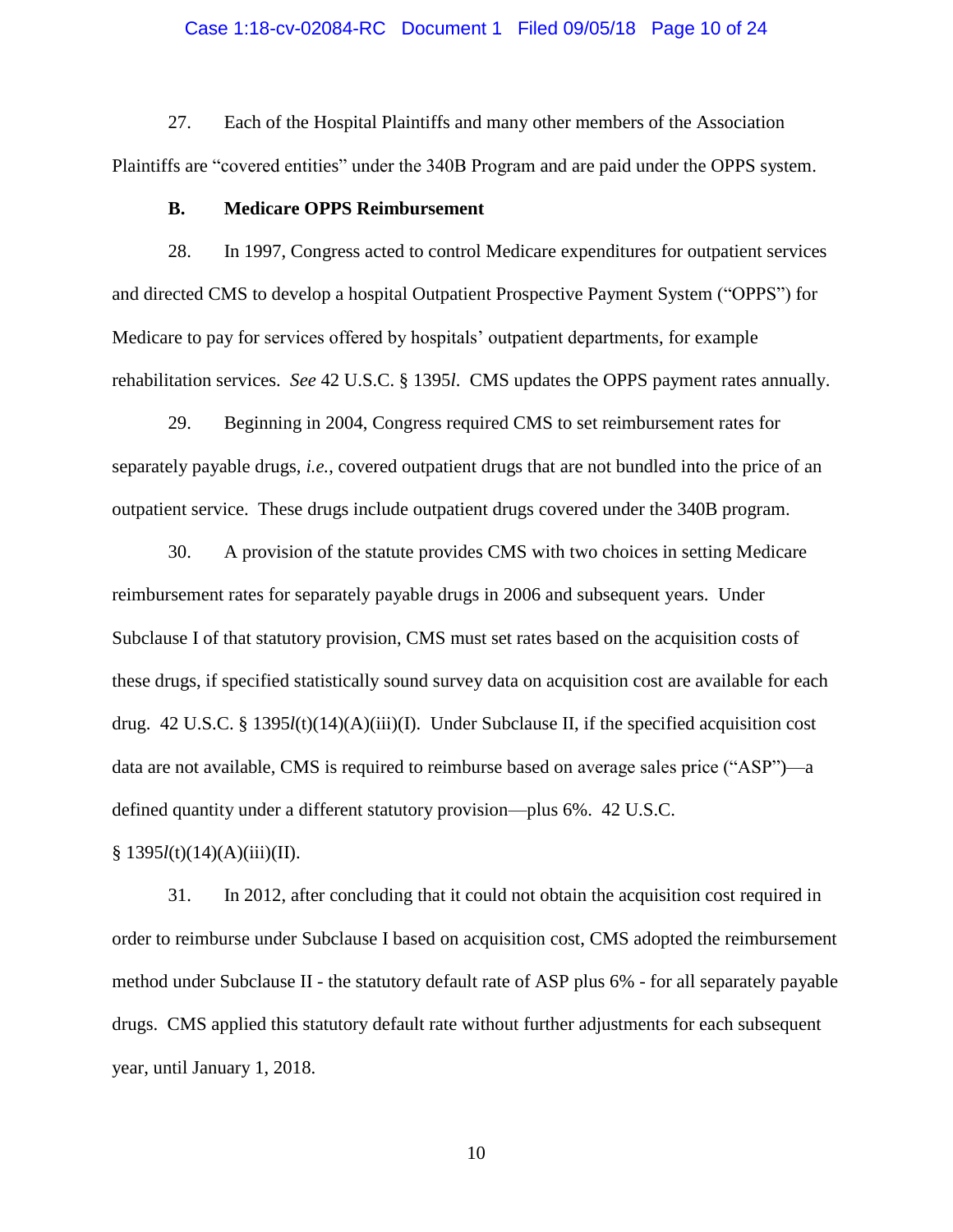# **C. CMS's Proposed and Final Rule to Reduce Payment Rate for 340B Drugs**

32. On July 13, 2017, CMS issued its proposed rule on OPPS and Ambulatory Surgical Center payment systems for the Calendar Year 2018. In addition to updating the OPPS with 2018 rates, CMS proposed to change how Medicare pays certain hospitals for separately payable drugs purchased under the 340B Program. 82 Fed. Reg. 33,558, 33,634 (July 20, 2017). Specifically, CMS proposed lowering the government payment rate for such drugs from the previous (statutory default) rate of ASP plus 6% to ASP minus 22.5% - a reduction in the reimbursement rate of 28.5 %. *Id.* at 33,634.

33. CMS admitted that its reason for proposing this reduction was that a lower reimbursement rate would better reflect the acquisition cost of the drugs. According to CMS, the new rate would better recognize "the significantly lower acquisition costs of such drugs incurred by a 340B hospital," *id.*, and "better represent[] the average acquisition cost for these drugs and biologicals," *id.* at 33634. On November 1, 2017, CMS issued the final version of the 340B Provisions of the OPPS rule, adopting the proposed rate of ASP minus 22.5% for drugs purchased under the 340B Program. 82 Fed. Reg. 52,356, 52,362.

34. This new reimbursement rate nearly eliminated the benefit of the 340B program for certain covered entities for Medicare/340B drugs by eliminating the difference between the purchase price paid *by* hospitals for those drugs and Medicare payments *to* hospitals for those drugs.

35. In reducing the payment rate for certain 340B drugs by nearly 30%, CMS purported to rely on its authority under 42 U.S.C. § 1395*l*(t)(14)(A)(iii)(II), which allows the Secretary to "calculate" and "adjust" the statutory default rate of ASP plus 6%. *E.g.*, 82 Fed. Reg. at 52,499 (noting that "calculate and adjust" authority gives the Secretary "broad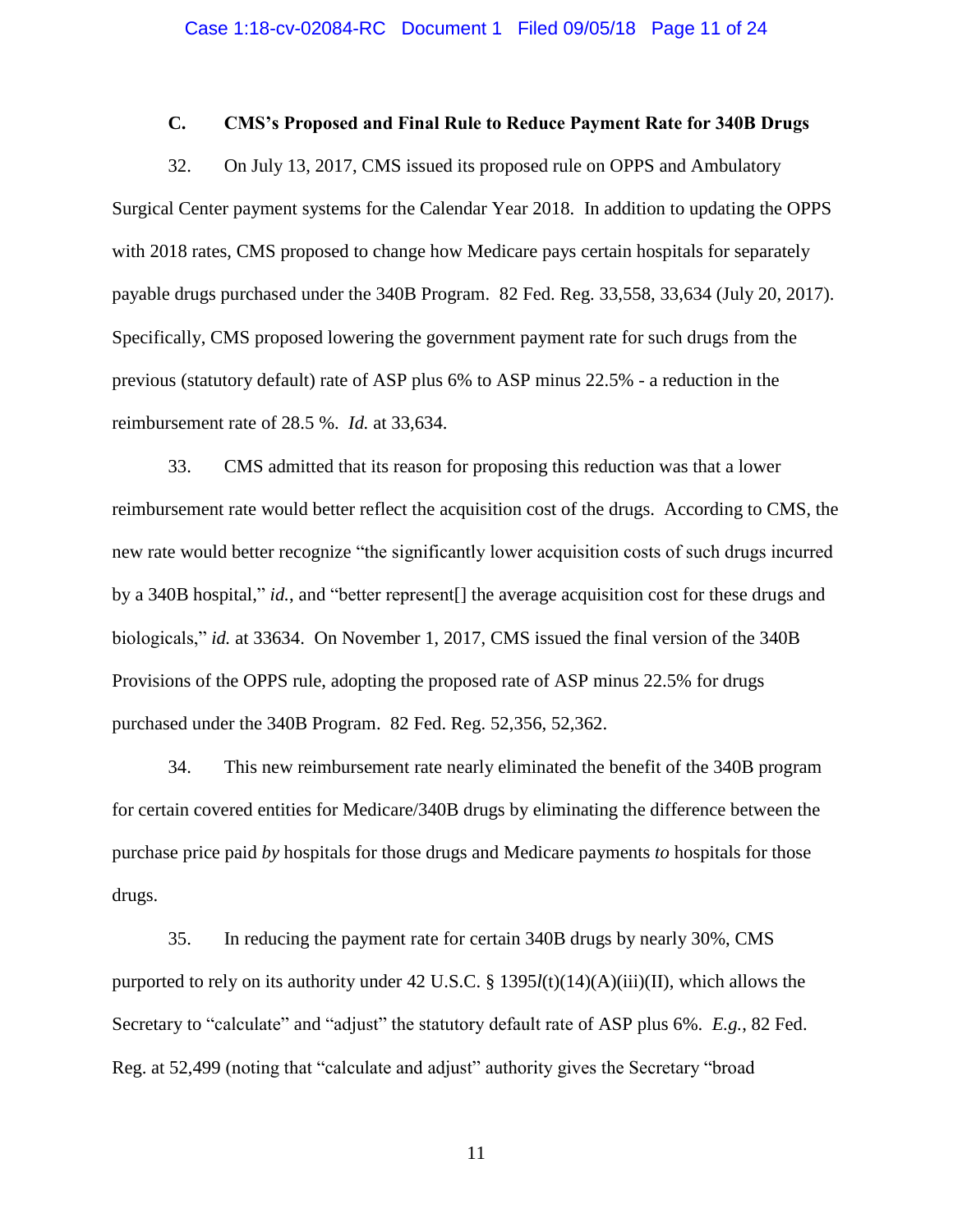# Case 1:18-cv-02084-RC Document 1 Filed 09/05/18 Page 12 of 24

discretion" to adjust payments for drugs). The 340B Provisions of the OPPS Rule exceed the Secretary's authority because the reduction set forth in the Rule is expressly based on the estimated acquisition costs of 340B drugs, *i.e.*, a variation of the cost-based methodology set forth under Subclause I of the applicable statutory provision, 42 U.S.C. § 1395*l*(t)(14)(A)(iii)(I). *E.g.,* 82 Fed. Reg. at 52,501. Because CMS, by its own admission, cannot now and has never been able to reliably collect the statistically significant cost data for each drug required under the statute to invoke Subclause I, it improperly sought to use *aggregate* acquisition costs as estimated by the Medicare Payment Advisory Commission ("MedPAC") as a proxy for that data in issuing the OPPS Rule – even though payment under Subclause II expressly must be based on average sales price, *not* acquisition costs. In doing so, the Secretary impermissibly invoked his authority under Subclause II to circumvent the requirements under Subclause I.

36. The Secretary's authority under Subclause II of the applicable statutory provision, 42 U.S.C. § 1395*l*(t)(14)(A)(iii)(II), to "calculate" and "adjust" the ASP-plus-6% formula, does not allow CMS to reduce the statutory rate by nearly 30%, depriving affected hospitals of drugprice savings totaling an estimated \$1.6 billion (CMS's estimate). Rather, this authority only permits the Secretary to calculate the ASP as set forth in the statute and to fine-tune the default rate.

37. The 340B Provisions of the OPPS Rule also exceed the Secretary's authority because they undermine the 340B Program by depriving eligible hospitals of a critical portion of the resources Congress intended to provide those hospitals through 340B discounts. Elimination of these resources has and will continue to put public and not-for-profit covered entities into even more precarious financial situations, curtailing their ability to provide essential healthcare services and programs to their communities, including underserved populations within those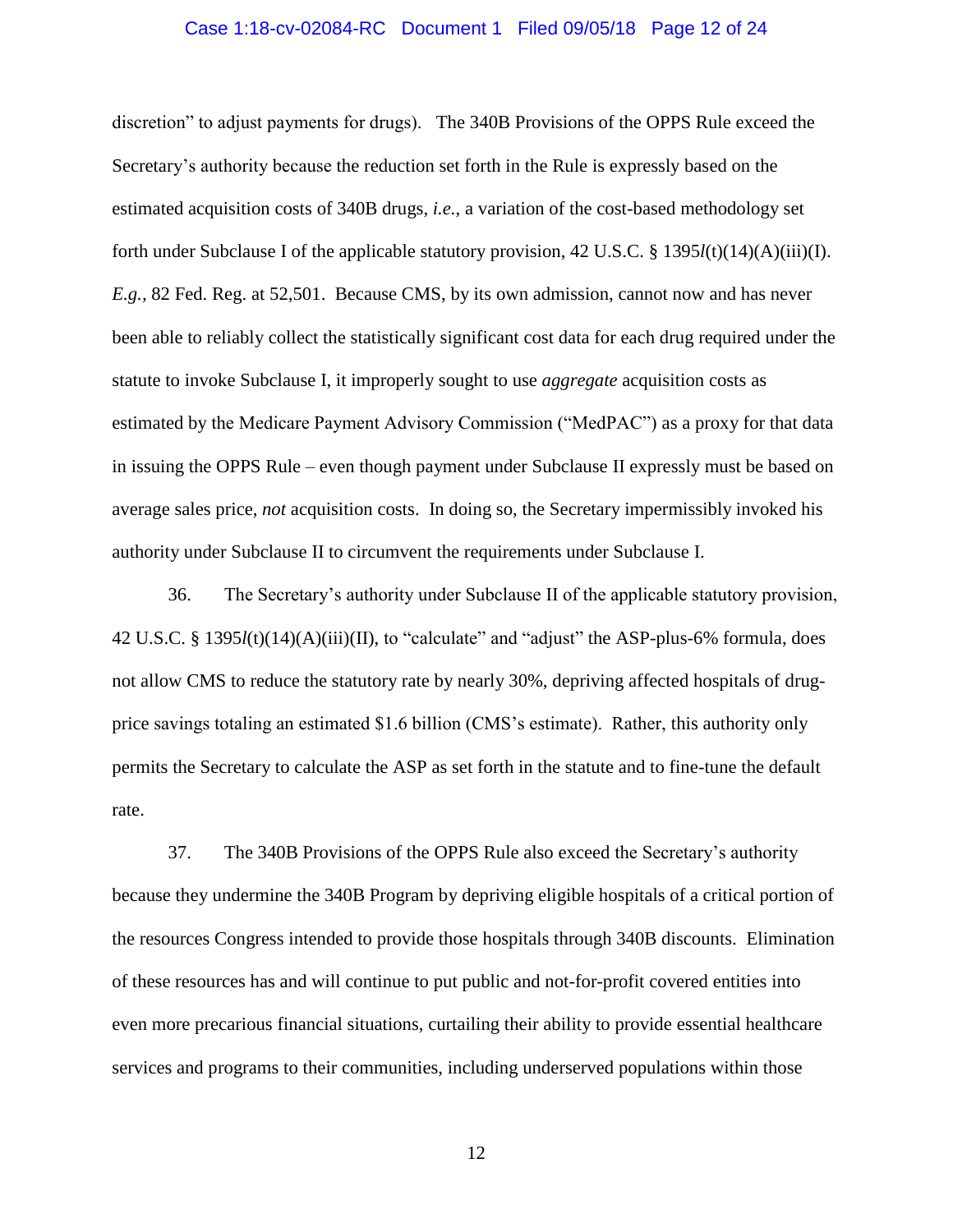# Case 1:18-cv-02084-RC Document 1 Filed 09/05/18 Page 13 of 24

communities. This is inconsistent with the intent of the 340B program, which was designed to help covered entities stretch scarce federal resources to reach more patients. CMS's efforts in the 340B Provisions of the OPPS Rule to "align" (82 Fed. Reg. at 52,495) the purchase price of 340B drugs with reimbursements for those drugs is directly contrary to Congress' intent to create a differential between reimbursements and purchase prices and thereby to generate resources for covered entities to use in their communities.

38. The new payment rate set forth in the 340B Provisions of the OPPS Rule has substantially impacted the day-to-day operations of many covered entities, including the Hospital Plaintiffs and other members of the Association Plaintiffs. These entities rely on the 340B savings, and the price differential Congress created through that program, to provide vital health services to their communities, including vulnerable and underserved populations within those communities. Elimination of the differential in connection with Medicare payments for 340B drugs will threaten many of these critical programs, and thus the poor and underserved populations who depend on 340B hospitals, in direct contravention of the purpose and design of the 340B program.

39. On July 25, 2018, HHS issued a notice of proposed rulemaking for the 2019 OPPS Rule. With minor modifications, the Proposed 2019 OPPS Rule would "continue the 340B Program policies that were implemented in [calendar year] 2018"—*i.e.* the policy of "pay[ing] for separately payable Medicare Part B drugs . . . that are acquired through the 340B Program at ASP minus 22.5 percent." CMS, Medicare Program: Proposed Changes to Hospital Outpatient Prospective Payment and Ambulatory Surgical Center Payment Systems and Quality Reporting Programs, 83 Fed. Reg. 37,046, 37,125–26 (July 31, 2018).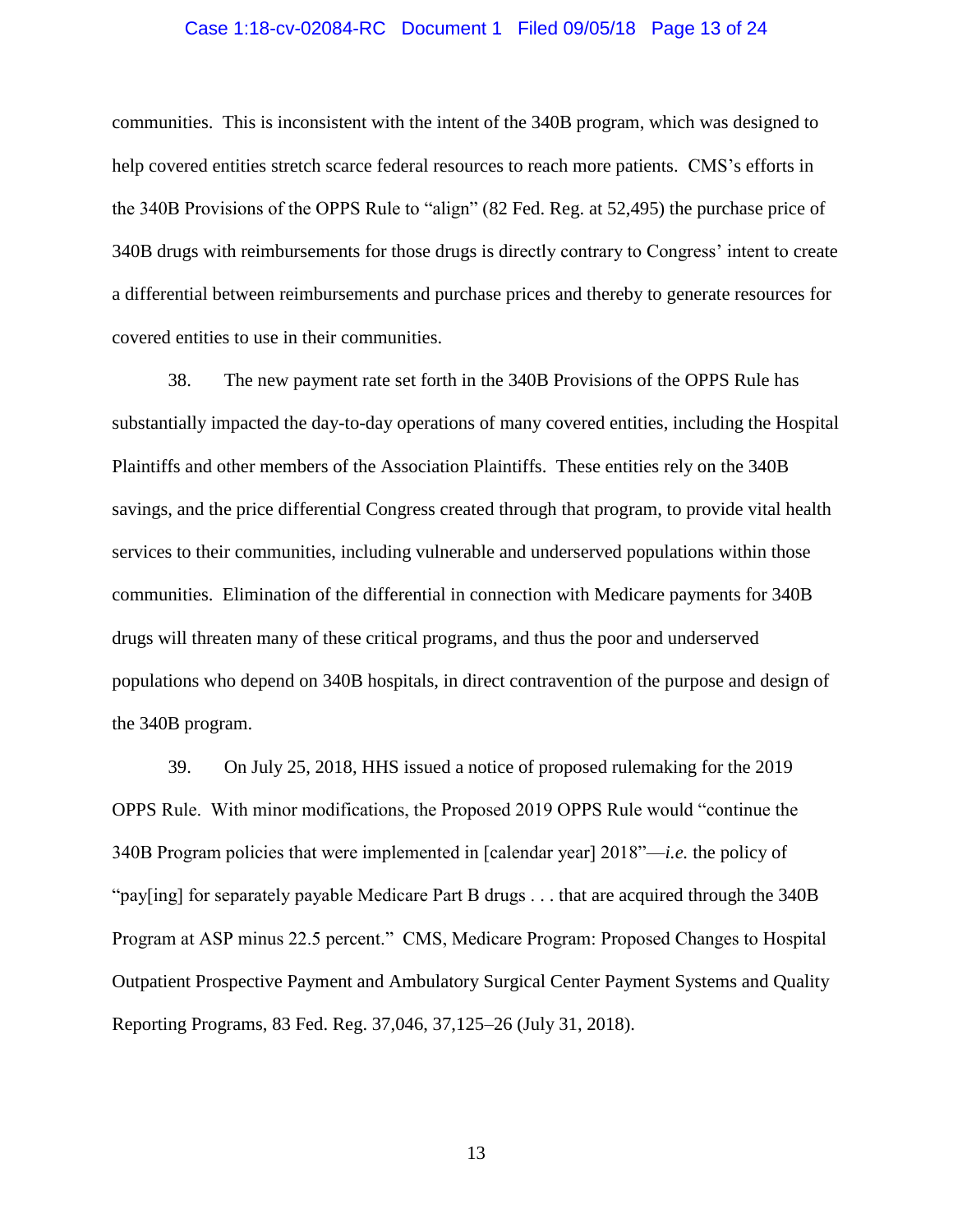# **ADMINISTRATIVE REVIEW OF PLAINTIFFS' CLAIMS FOR PAYMENT**

40. After a health-care provider performs Medicare-eligible services, it submits a claim for reimbursement to a Medicare Administrative Contractor ("MAC"). The MAC makes an initial determination whether to pay the claim, and if so, how much to pay. 42 C.F.R. § 405.920. If the MAC denies a claim for payment in whole or in part, the Social Security Act provides a four-level administrative appeal process. First, the provider may present its claim again to the MAC for "redetermination." 42 U.S.C. § 1395ff(a)(3); 42 C.F.R. § 405.940. Second, the provider may seek "reconsideration" from a Qualified Independent Contractor ("QIC"). 42 U.S.C. § 1395ff(c); 42 C.F.R. § 405.960. Third, the provider may seek *de novo*  review by an administrative law judge in the Office of Medicare Hearings and Appeals. 42 U.S.C. § 1395ff(d)(1); 42 C.F.R. §405.1000–58. If, however, an appeal turns on a question of law or regulation and does not present any material disputes of fact, then after or simultaneous with requesting third-level review by an administrative law judge, a provider may ask the Departmental Appeals Board to certify the appeal for expedited access to judicial review. 42 U.S.C. § 1395ff(b)(1)(A), (b)(2); 42 C.F.R. § 405.990.Fourth, the provider may seek *de novo*  review by the Medicare Appeals Council, which is a part of the HHS Departmental Appeals Board. 42 U.S.C. § 1395ff(d)(2); 42 C.F.R. § 1100.

41. If HHS's final decision after this process is unfavorable, a provider may seek judicial review. 42 U.S.C. § 1395ff(b)(1)(A); 42 C.F.R. § 1136.

# **A. Henry Ford Health System**

42. On January 9, 2018, Henry Ford presented a claim for payment to WPS Government Health Administrators ("WPS"), a MAC, for separately payable drugs subject to the 340B Program. On January 25, 2018, WPS issued an initial determination advising Henry Ford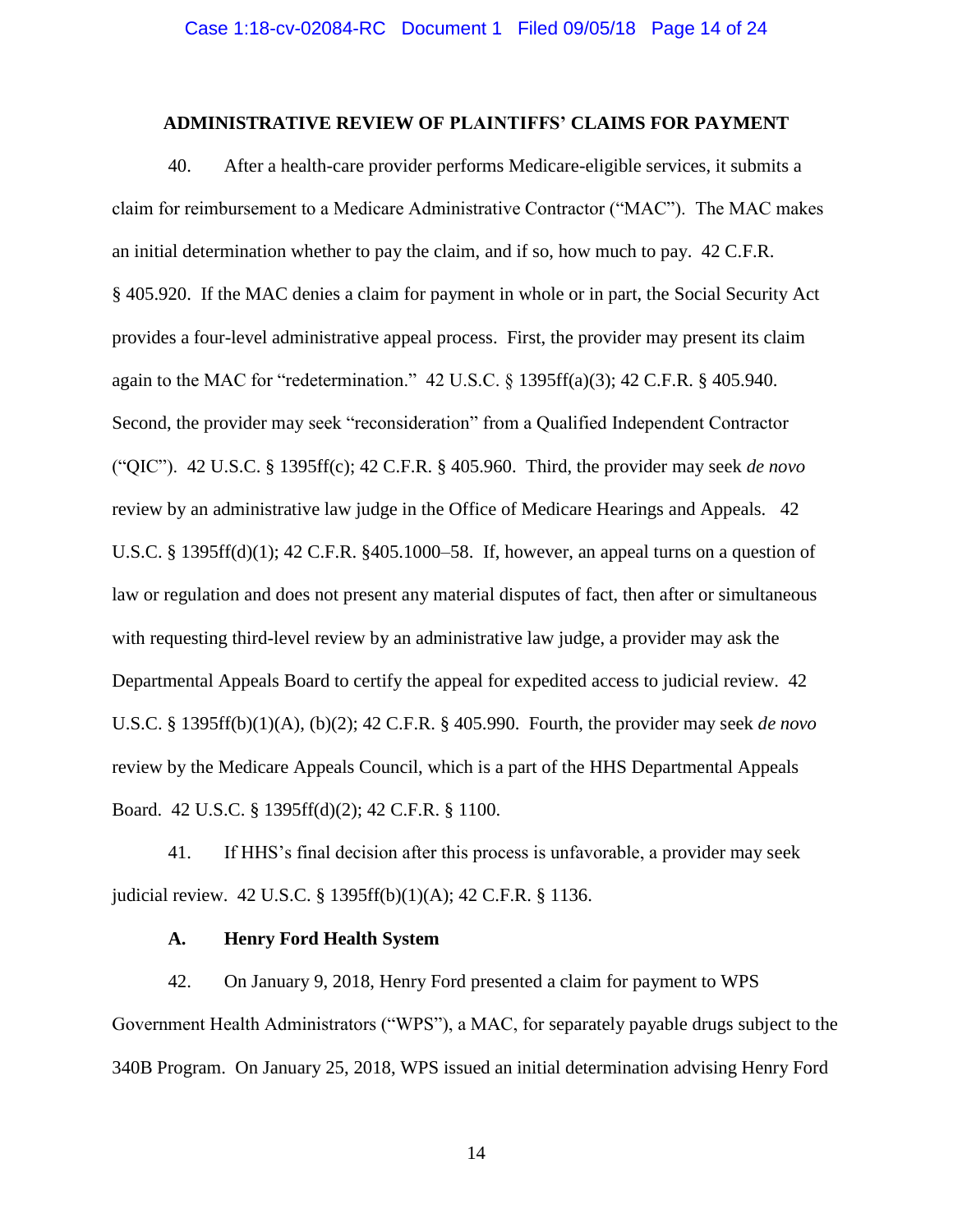## Case 1:18-cv-02084-RC Document 1 Filed 09/05/18 Page 15 of 24

that the claim would be labeled 21800900583604MIA (hereinafter "Claim '604") and that \$5,031.81 would be remitted to Henry Ford on that claim.

43. On January 10, 2018, Henry Ford presented a claim for payment to WPS for separately payable drugs subject to the 340B Program. On January 30, 2018, WPS issued an initial determination advising Henry Ford that the claim would be labeled 21801000637704MIA (hereinafter "Claim '704") and that \$10,533.62 would be remitted to Henry Ford on that claim.

44. On January 10, 2018, Henry Ford presented a claim for payment to WPS for separately payable drugs subject to the 340B Program. On January 30, 2018, WPS issued an initial determination advising Henry Ford that the claim would be labeled 21801000640004MIA (hereinafter "Claim '004") and that \$3,734.85 would be remitted to Henry Ford on that claim.

45. Consistent with the payment reduction in the 340B Provisions of the OPPS Rule, WPS's payments on Claims '604, '704, and '004 were approximately 30% less than what it had paid Henry Ford on identical claims in 2017. On February 8, 2018, Henry Ford submitted redetermination requests to WPS for each of the three claims in which it demanded full reimbursement in the amount of \$7,344.77 on Claim '604, \$14,876.96 on Claim '704, and \$5,451.99 on Claim '004. On each of the three redetermination request forms, Henry Ford contended that "the payment(s) received for 340B drugs reflect a new reimbursement of Average Sales Price (ASP) minus 22.5%," and that the new reimbursement rate

violates 42 U.S.C. §  $1395l(t)(14)(A)(iii)(II)$ , the authority to pay for this drug, because it: (1) is not an 'adjustment' to the statutory default rate (ASP+6%); (2) is based on acquisition cost, when reliable data on acquisition cost is concededly unavailable; and (3) is for the explicit purpose of significantly reducing benefits provided by the statutorily-created 340B program.

46. On March 6, 2018, WPS issued unfavorable decisions on each of Henry Ford's three redetermination requests, correctly explaining in each of the three redetermination letters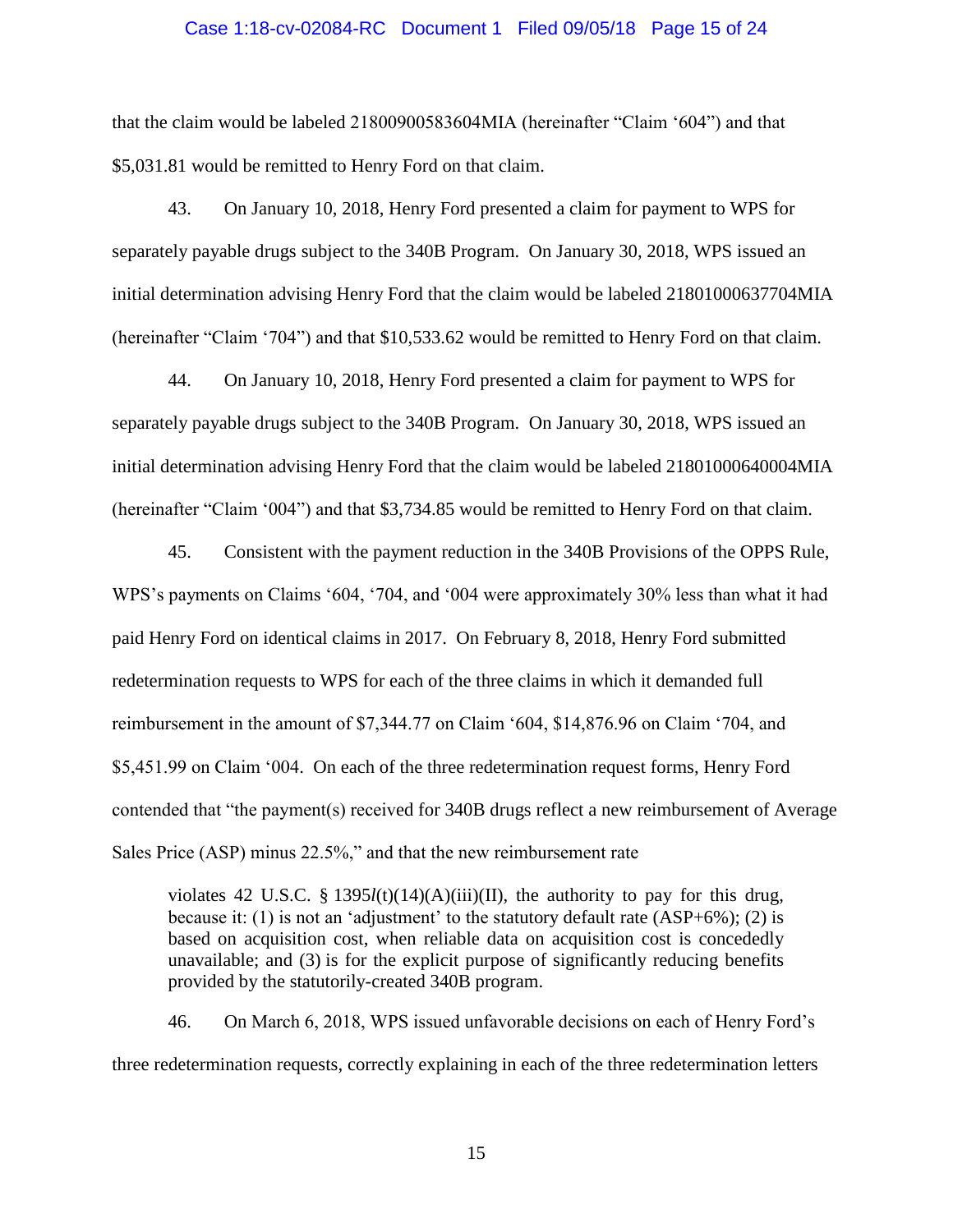# Case 1:18-cv-02084-RC Document 1 Filed 09/05/18 Page 16 of 24

that the amount it had already paid was "the maximum payment allowed by Medicare" for the service at issue.

47. On March 27, 2018 (Claims '604 and '004) and April 10, 2018 (Claim '704), Henry Ford submitted reconsideration requests regarding its three claims to Maximus Federal Services ("Maximus"), a QIC. In each of its three reconsideration requests, Henry Ford raised the same argument that it had raised in its redetermination requests to WPS.

48. Maximus initially issued favorable reconsideration decisions on each of Henry Ford's three claims on May 22, 2018 (Claim '004) and June 1, 2018 (Claims '604 and '704), stating that Henry Ford "was underpaid" on each claim. However, after CMS recouped the payments on Claims '704 and '004, it reprocessed those claims and reissued payments for exactly the same lower amounts that it had issued previously in conformity with the new OPPS Rule. CMS never reprocessed Claim '604. Henry Ford later learned that each of the three appeals had been reopened at the direction of CMS, which had determined that there are no administrative appeal rights for claims related to the 340B Program. Henry Ford subsequently received letters regarding each of its three reconsideration requests from Maximus, all dated July 11, 2018, in which Maximus stated that each of the three reopened appeals "ha[d] been deleted from our system" and that "MAXIMUS will not be issuing a new reconsideration decision at this time." These letters constituted dismissals of each of Henry Ford's three appeals. To date, Henry Ford has not been paid any amount of money on any of its three claims other than the deficient initial remittances made pursuant to the new OPPS Rule.

49. On August 2, 2018, Henry Ford submitted requests to the Office of Medicare Hearings and Appeals for review by an Administrative Law Judge ("ALJ") of Maximus's decisions on each of Henry Ford's three reconsideration requests. In each of its three ALJ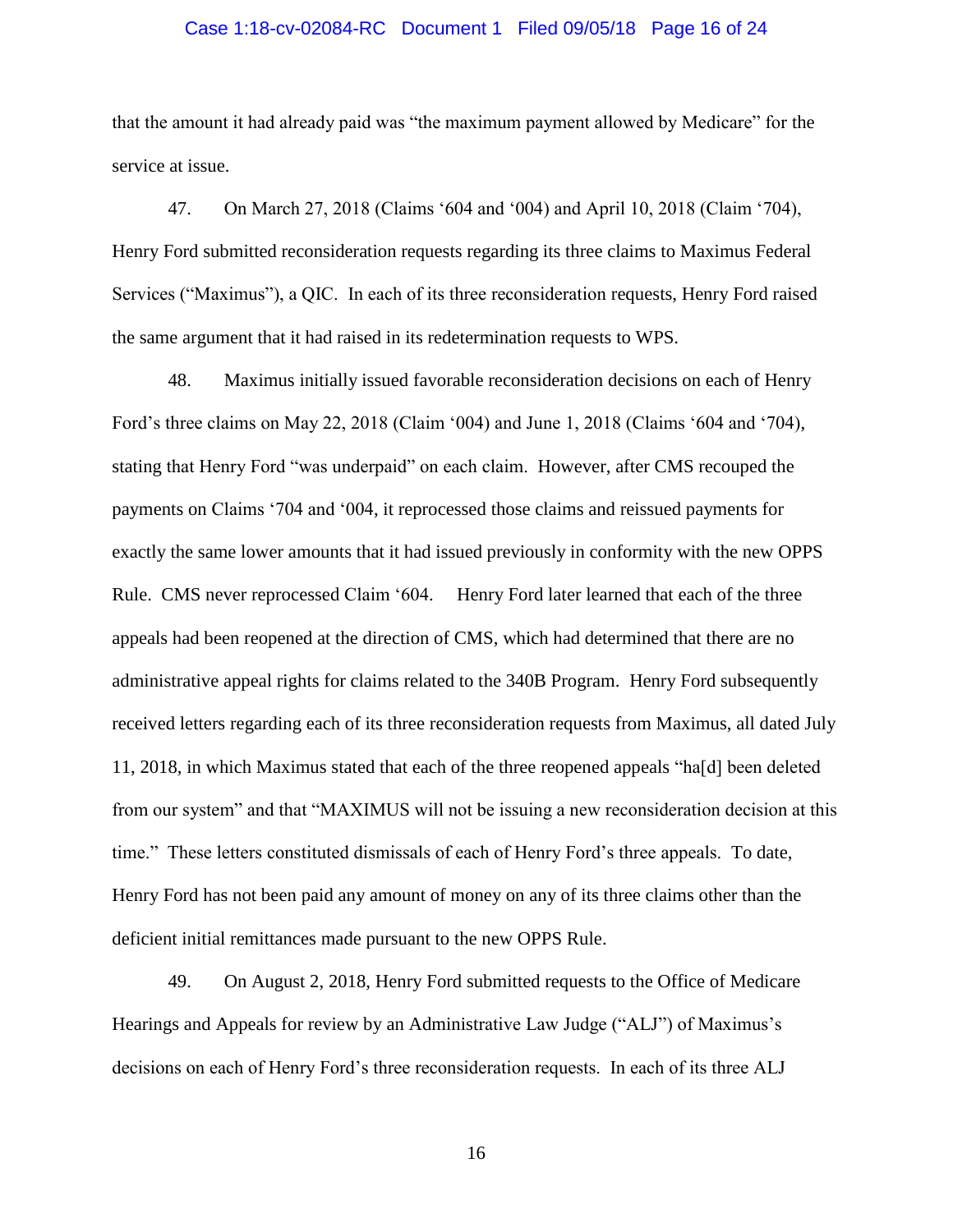### Case 1:18-cv-02084-RC Document 1 Filed 09/05/18 Page 17 of 24

hearing requests, Henry Ford raised the same argument that it had raised in its redetermination requests to WPS and in its reconsideration requests to Maximus.

50. On August 10, 2018, Henry Ford submitted a request to the Departmental Appeals Board for expedited access to judicial review pursuant to 42 C.F.R. § 405.990 on its three appeals. The request explained that there are no material facts in dispute and that Henry Ford's challenge to the remittances on its three claims turns on purely legal disputes about the whether the 2018 changes to the 340B Program exceeded Secretary's statutory authority to adjust reimbursement rates and whether administrative and judicial review of such challenges is available.

51. In light of these events, Henry Ford has presented specific claims for payment to the Secretary and any further administrative review would be futile because (a) no adjudicator within CMS has authority to invalidate a CMS regulation, and (b) CMS has taken the position that there is no administrative review of 340B Program reimbursement disputes.

# **B. Eastern Maine Healthcare Systems**

52. On January 23, 2018, EMHS presented a claim for payment to National Government Services ("NGS"), a MAC, for separately payable drugs subject to the 340B Program. On February 6, 2018, NGS issued an initial determination advising EMHS that the claim would be labeled 21802300601207MEA (hereinafter "Claim '207"), and that a total of \$4,826.63 would be remitted to EMHS on that claim.

53. On February 6, 2018, EMHS presented a claim for payment to NGS for separately payable drugs subject to the 340B Program. On February 20, 2018, NGS issued an initial determination advising EMHS that the claim would be labeled 21803700697107MEA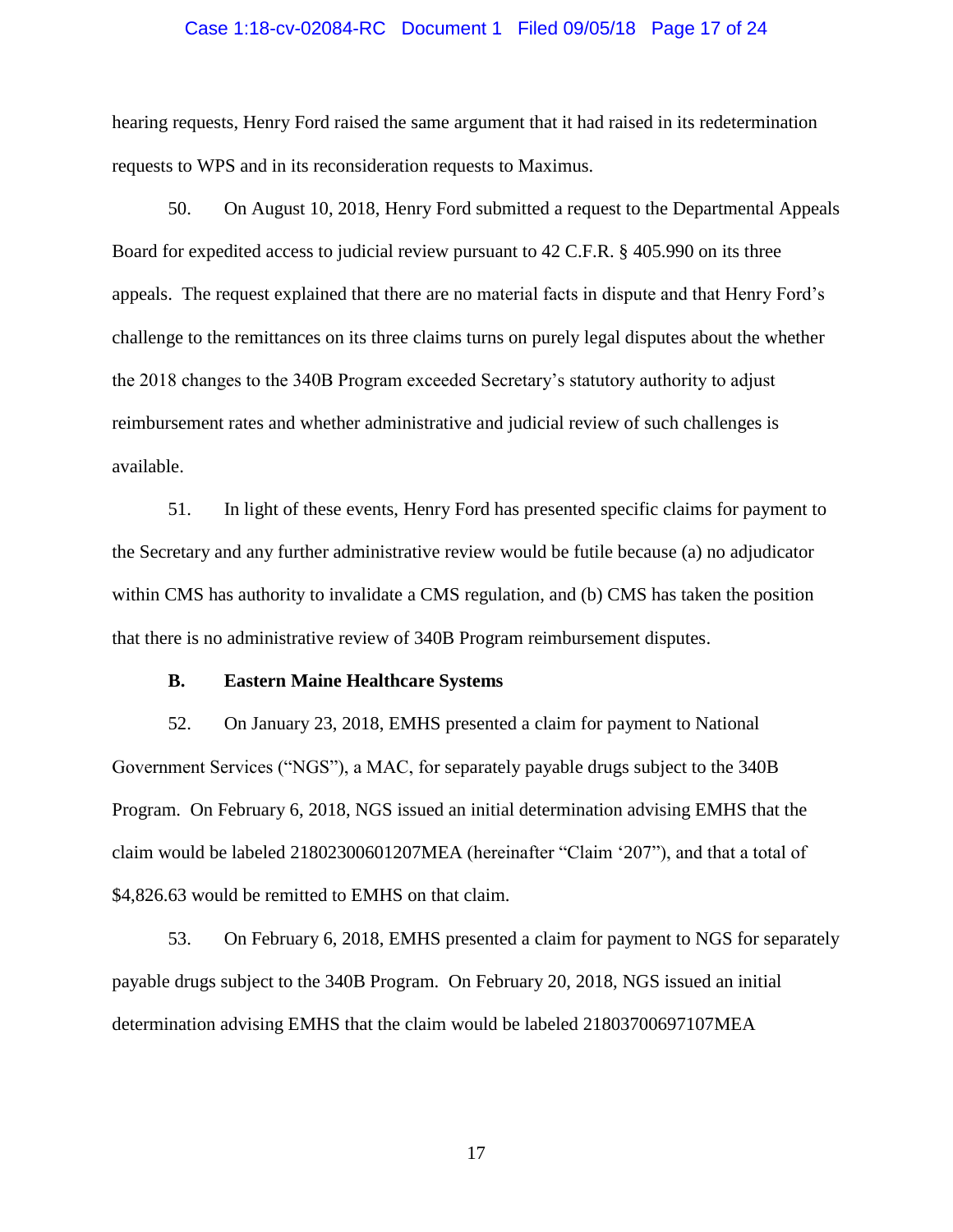## Case 1:18-cv-02084-RC Document 1 Filed 09/05/18 Page 18 of 24

(hereinafter "Claim '107"), and that a total of \$4,826.63 would be remitted to EMHS on that claim.

54. On February 6, 2018, EMHS presented a claim for payment to NGS for separately payable drugs subject to the 340B Program. On February 20, 2018, NGS issued an initial determination advising EMHS that the claim would be labeled 21803700743607MEA (hereinafter "Claim '607") and that a total of \$4,598.67 would be remitted to EMHS on that claim.

55. On February 6, 2018, EMHS presented a claim for payment to NGS for separately payable drugs subject to the 340B Program. On February 20, 2018, NGS issued an initial determination advising EMHS that the claim would be labeled 21803700741907MEA (hereinafter "Claim '907") and that a total of \$3,338.66 would be remitted to EMHS on that claim.

56. On February 6, 2018, EMHS presented a claim for payment to NGS for separately payable drugs subject to the 340B Program. On February 21, 2018, NGS issued an initial determination advising EMHS that the claim would be labeled 21803700775907MEA (hereinafter "Claim '5907") and that a total of \$3,083.06 would be remitted to EMHS on that claim.

57. Consistent with the payment reduction in the 340B Provisions of the OPPS Rule, NGS's payments on Claims '207, '107, '607, '907, and '5907 were approximately 30% less than what it had paid EMHS on identical claims in 2017. On March 19, 2018, EMHS submitted redetermination requests to NGS for each of the five claims in which it demanded full reimbursement in the amount of \$7,045.30 on Claim '207, \$7,045.30 on Claim '107, \$6,712.57 on Claim '607, \$4,873.33 on Claim '907, and \$4,500.23 on Claim '5907. On each of the five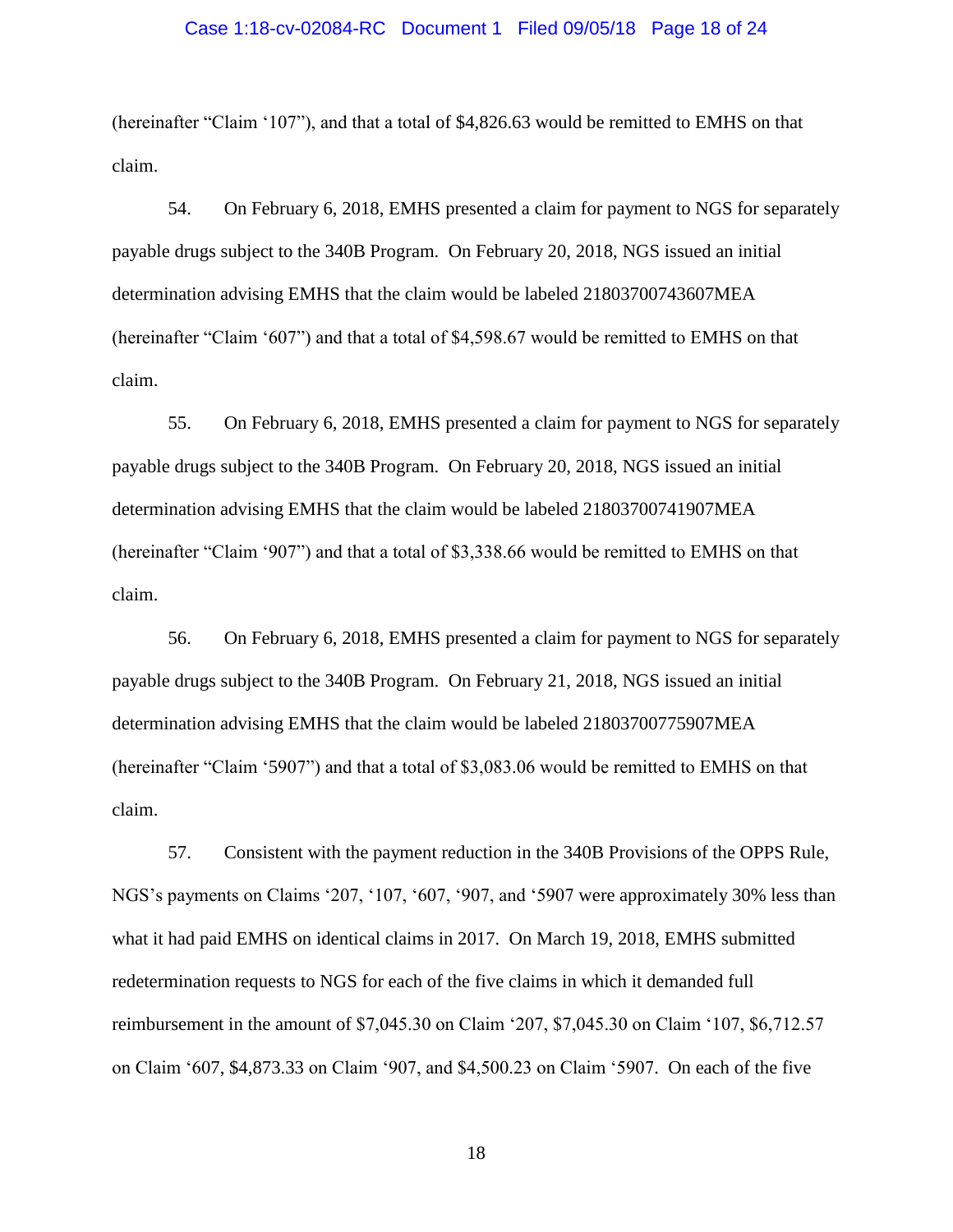# Case 1:18-cv-02084-RC Document 1 Filed 09/05/18 Page 19 of 24

redetermination request forms, EMHS contended that "the payment(s) received for 340B drugs reflect a new reimbursement of Average Sales Price (ASP) minus 22.5%," and that the new reimbursement rate

violates 42 U.S.C. § 1395*l*(t)(14)(A)(iii)(II), the authority to pay for this drug, because it: (1) is not an 'adjustment' to the statutory default rate  $(ASP+6\%)$ ; (2) is based on acquisition cost, when reliable data on acquisition cost is concededly unavailable; and (3) is for the explicit purpose of significantly reducing benefits provided by the statutorily-created 340B program.

58. On May 30, 2018 (Claim '607), May 31, 2018 (Claims '207 and '107), and June 1, 2018 (Claims '907 and '5907), NGS issued letters dismissing EMHS's five redetermination requests on the grounds that "[42 U.S.C. § 1395w-4(i)(1)] prohibits administrative and judicial review of these periodic adjustments. (Reference: 42 U.S.C. § 1395*l*(t)(14)(A)(iii)(II) and 42 U.S.C. § 1395*l*(t)(12)(A), (C), (E))."

59. On July 17, 2018 EMHS submitted reconsideration requests regarding its five claims to C2C Solutions, Inc., a QIC. In each of its five reconsideration requests, EMHS raised the same argument that it had raised in its redetermination requests to NGS.

60. In light of these events, EMHS has presented specific claims for payment to the Secretary and any further administrative review would be futile because (a) no adjudicator within CMS has authority to invalidate a CMS regulation, and (b) CMS has taken the position that there is no administrative review of 340B Program reimbursement disputes.

# **C. Park Ridge Health**

61. On February 5, 2018, Park Ridge presented a claim for payment to First Coast Service Options, Inc. ("First Coast"), a MAC, for separately payable drugs subject to the 340B Program. On February 20, 2018, First Coast issued an initial determination advising Park Ridge that the claim would be labeled 21803603179407FLA (hereinafter "Claim '407"), and that a total of \$3,685.12 would be remitted to Park Ridge on the claim.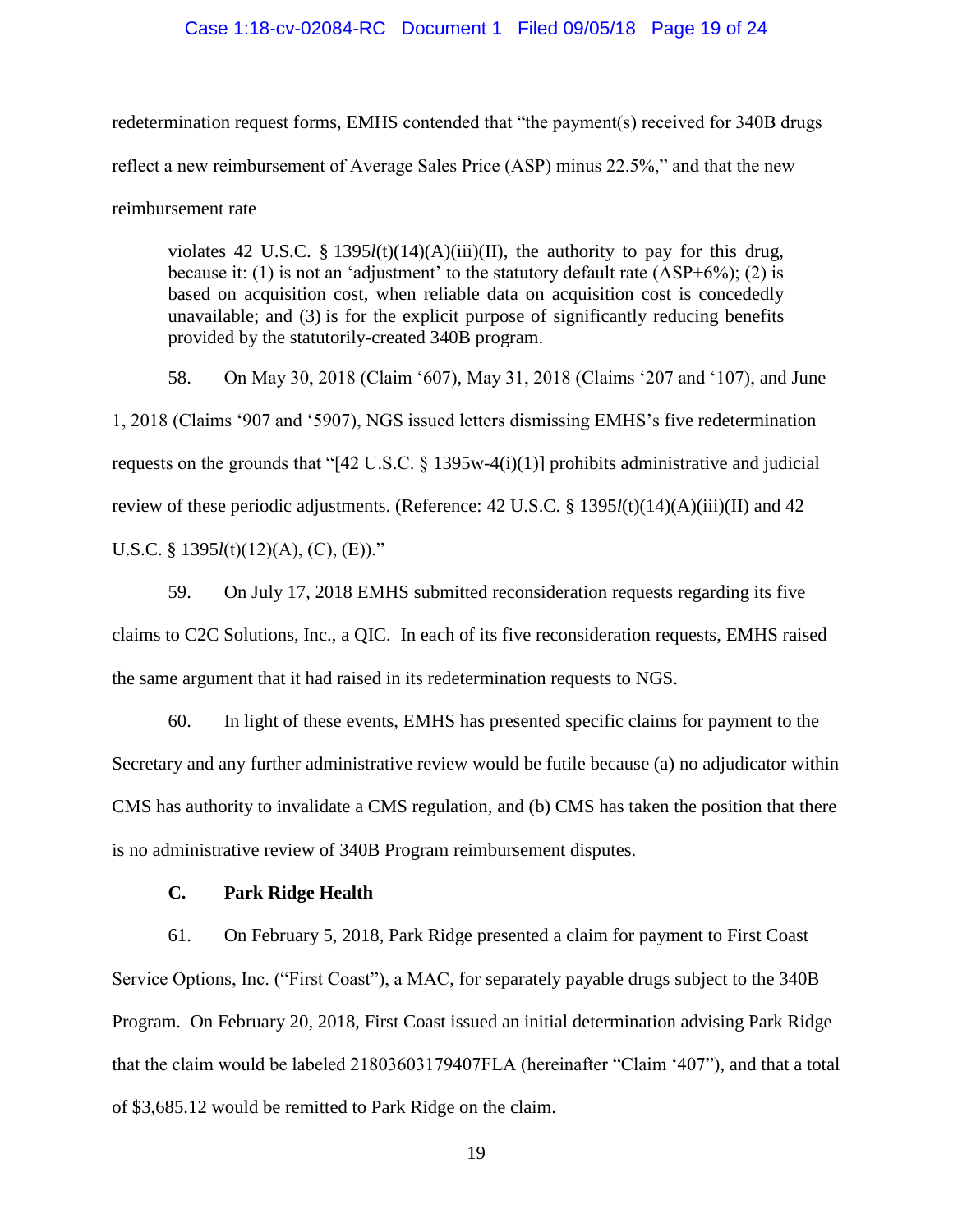# Case 1:18-cv-02084-RC Document 1 Filed 09/05/18 Page 20 of 24

62. On February 7, 2018, Park Ridge presented a claim for payment to First Coast for separately payable drugs subject to the 340B Program. On February 22, 2018, First Coast issued an initial determination advising Park Ridge that the claim would be labeled 21803900902607FLA (hereinafter "Claim '2607"), and that a total of \$3,685.12 would be remitted to Park Ridge on the claim.

63. Consistent with the payment reduction in the 340B Provisions of the OPPS Rule, First Coast's payments on Claims '407 and '2607 were approximately 30% less than what it had paid Park Ridge on identical claims in 2017. On May 11, 2018, Park Ridge submitted redetermination requests to First Coast for both claims in which it demanded full reimbursement in the amount of \$5,342.66 on Claim '407 and \$5,342.66 on Claim '2607. On both of its redetermination request forms, Park Ridge contended that "the payment(s) received for 340B drugs reflect a new reimbursement of Average Sales Price (ASP) minus 22.5%," and that the new reimbursement rate

violates 42 U.S.C. § 1395*l*(t)(14)(A)(iii)(II), the authority to pay for this drug, because it: (1) is not an 'adjustment' to the statutory default rate  $(ASP+6\%)$ ; (2) is based on acquisition cost, when reliable data on acquisition cost is concededly unavailable; and (3) is for the explicit purpose of significantly reducing benefits provided by the statutorily-created 340B program.

64. On June 1, 2018, First Coast issued letters dismissing Park Ridge's redetermination requests on the grounds that "administrative review is not available for this issue."

65. On July 23, 2018, Park Ridge submitted reconsideration requests regarding both of its two claims to C2C Solutions, Inc., a QIC. In both of its reconsideration requests, Park Ridge raised the same argument that it had raised in its redetermination requests to First Coast.

66. In light of these events, Park Ridge has presented specific claims for payment to the Secretary and any further administrative review would be futile because (a) no adjudicator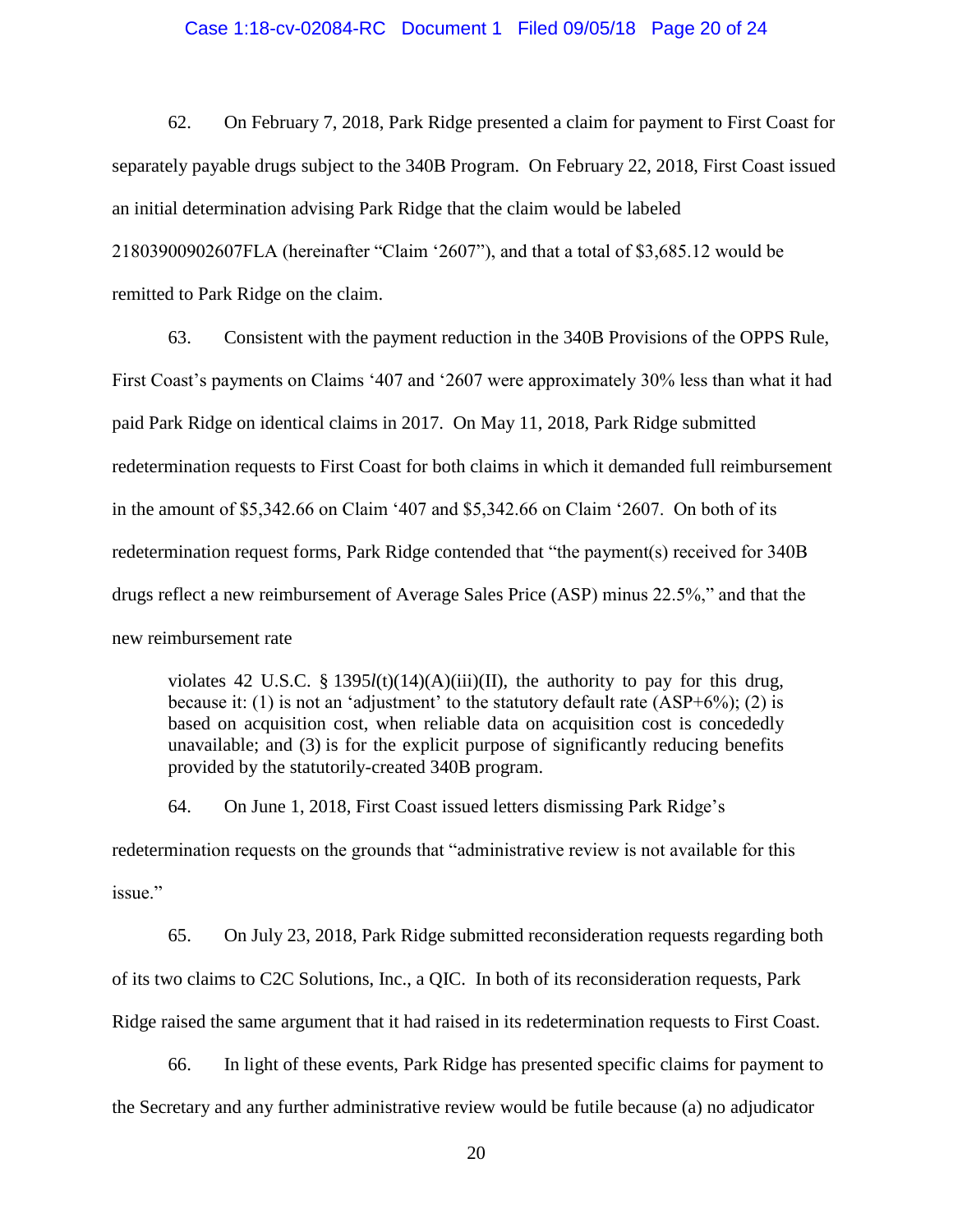within CMS has authority to invalidate a CMS regulation, and (b) CMS has taken the position that there is no administrative review of 340B Program reimbursement disputes.

# **COUNT 1**

# **OPPS RULE – VIOLATION OF THE SOCIAL SECURITY ACT**

67. Plaintiffs incorporate by reference the foregoing paragraphs.

68. The Social Security Act and the APA require this Court to hold unlawful and set aside any decision of the Secretary that is arbitrary and capricious or contrary to law. 42 U.S.C. §§ 405(g), 1395ii; 5 U.S.C. § 706(2).

69. The nearly 30% reduction in payment for 340B drugs under the OPPS Rule is arbitrary and capricious and contrary to law, and in excess of the Secretary's authority under the Medicare provisions of the Social Security Act, 42 U.S.C. § 1395*l*(t)(14)(A)(iii).

# **COUNT 2**

# **HENRY FORD CLAIMS – VIOLATION OF THE SOCIAL SECURITY ACT**

70. Plaintiffs incorporate by reference paragraphs 1 through 51.

71. The Social Security Act and the APA require this Court to hold unlawful and set aside any decision of the Secretary that is arbitrary and capricious or contrary to law. 42 U.S.C. §§ 405(g), 1395ii; 5 U.S.C. § 706(2).

72. The remittances to Henry Ford for Claims '604, '704, and '004 reflected a nearly 30% reduction in payment that was arbitrary and capricious and contrary to law, and in excess of the Secretary's authority under the Medicare provisions of the Social Security Act, 42 U.S.C. § 1395*l*(t)(14)(A)(iii).

# **COUNT 3**

# **EMHS CLAIMS – VIOLATION OF THE SOCIAL SECURITY ACT**

73. Plaintiffs incorporate by reference paragraphs 1 through 41 and 52 through 60.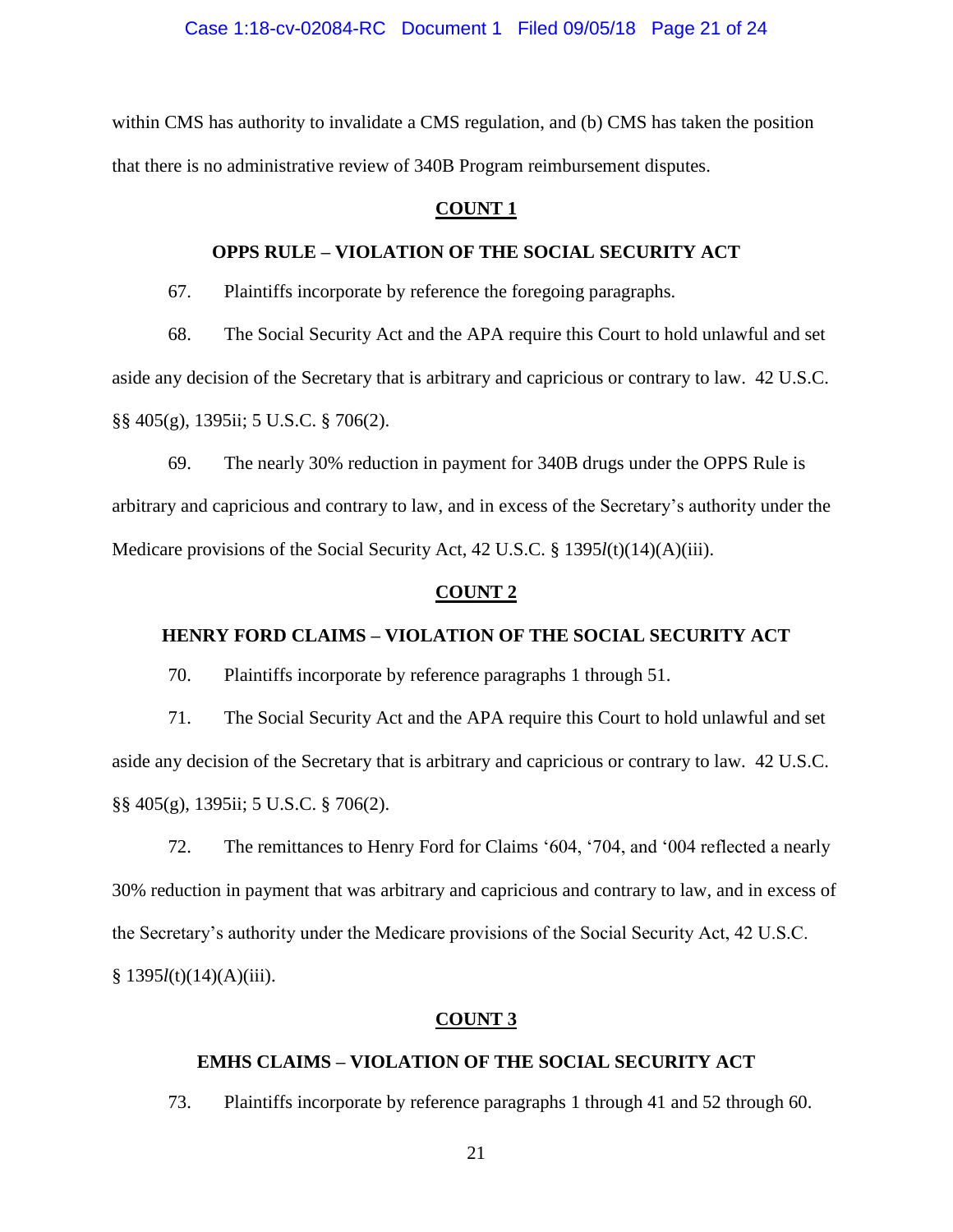# Case 1:18-cv-02084-RC Document 1 Filed 09/05/18 Page 22 of 24

74. The Social Security Act and the APA require this Court to hold unlawful and set aside any decision of the Secretary that is arbitrary and capricious or contrary to law. 42 U.S.C. §§ 405(g), 1395ii; 5 U.S.C. § 706(2).

75. The remittances to EMHS for Claims '207, '107, '607, '907, and '5907 reflected a nearly 30% reduction in payment that was arbitrary and capricious and contrary to law, and in excess of the Secretary's authority under the Medicare provisions of the Social Security Act, 42 U.S.C. § 1395*l*(t)(14)(A)(iii).

# **COUNT 4**

# **PARK RIDGE CLAIMS – VIOLATION OF THE SOCIAL SECURITY ACT**

76. Plaintiffs incorporate by reference paragraphs 1 through 41 and 61 through 66.

77. The Social Security Act and the APA require this Court to hold unlawful and set aside any decision of the Secretary that is arbitrary and capricious or contrary to law. 42 U.S.C. §§ 405(g), 1395ii; 5 U.S.C. § 706(2).

78. The remittances to Park Ridge for Claims '407 and '2607 reflected a nearly 30% reduction in payment that was arbitrary and capricious and contrary to law, and in excess of the Secretary's authority under the Medicare provisions of the Social Security Act, 42 U.S.C. § 1395*l*(t)(14)(A)(iii).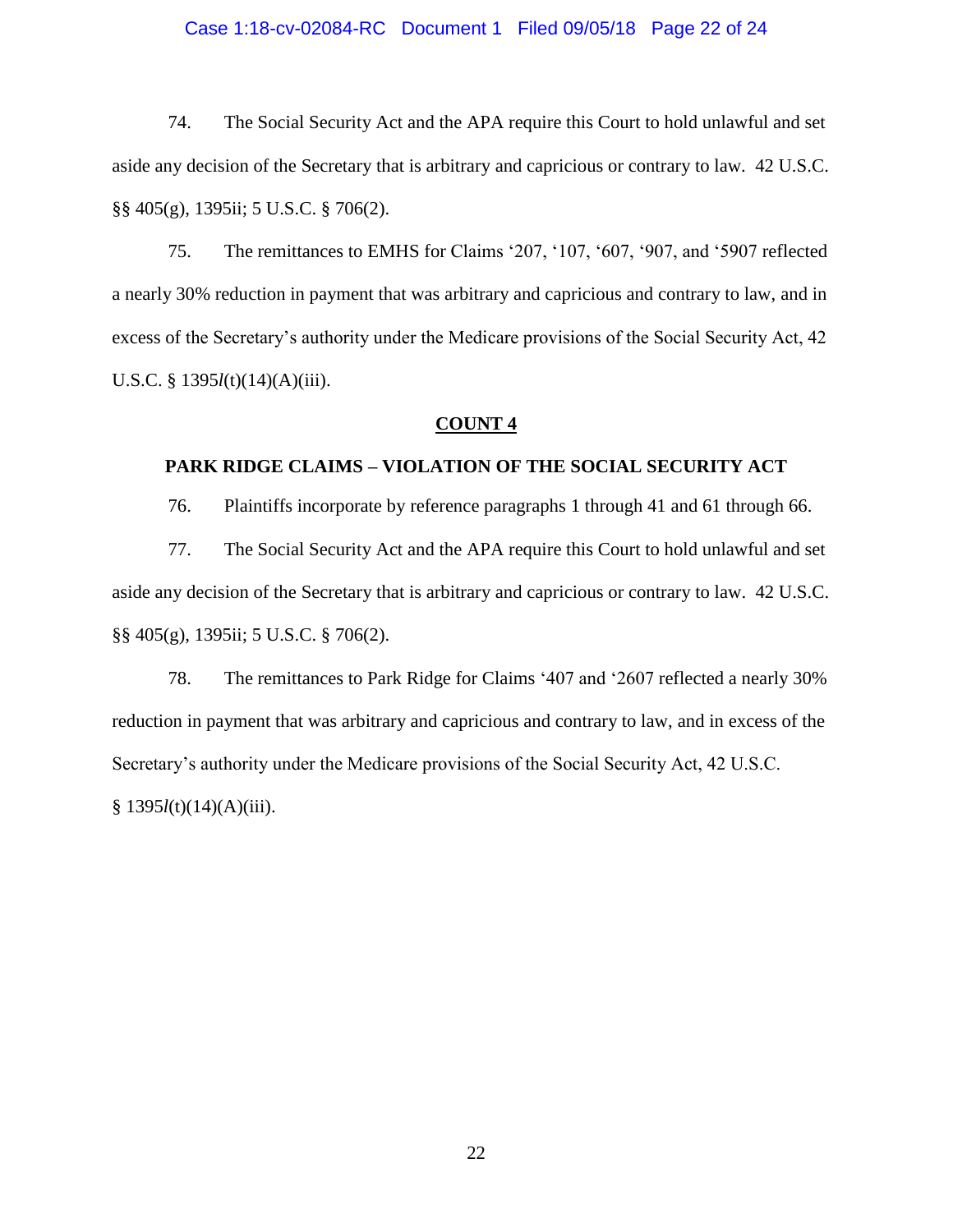# **PRAYER FOR RELIEF**

WHEREFORE, Plaintiffs respectfully request that this Court issue judgment in its favor and against Defendants:

- A. Declaring that the 340B Provisions of the OPPS Rule are an unlawful exercise of Defendants' authority, in violation of the Social Security Act and section 340B of the Public Health Service Act;
- B. Directing Defendants to strike the changes in the payment methodology for section 340B drugs from the OPPS Rule and directing Defendants to use the methodology used in calendar year 2017 for all future 340B Program payments in 2018;
- C. Directing Defendants to: reimburse Henry Ford \$2,312.96 in connection with Claim '604, \$4,343.34 in connection with claim '704, and \$1,717.14 in connection with claim '004; reimburse EMHS \$2,218.67 in connection with Claim '207, \$2,218.67 in connection with Claim '107, \$2,113.90 in connection with Claim '607, \$1,534.67 in connection with Claim '907, and \$1,417.17 in connection with Claim '5907; and reimburse Park Ridge \$1,657.54 in connection with Claim '407 and \$1,657.54 in connection with Claim '2607, plus prejudgment interest;
- D. Directing Defendants to reimburse all Hospital Plaintiffs and all Organizational Plaintiffs' provider members for the difference between amounts already paid in 2018 for 340B drugs pursuant to the OPPS Rule and what would have been paid for those same drugs under the methodology used in calendar year 2017.